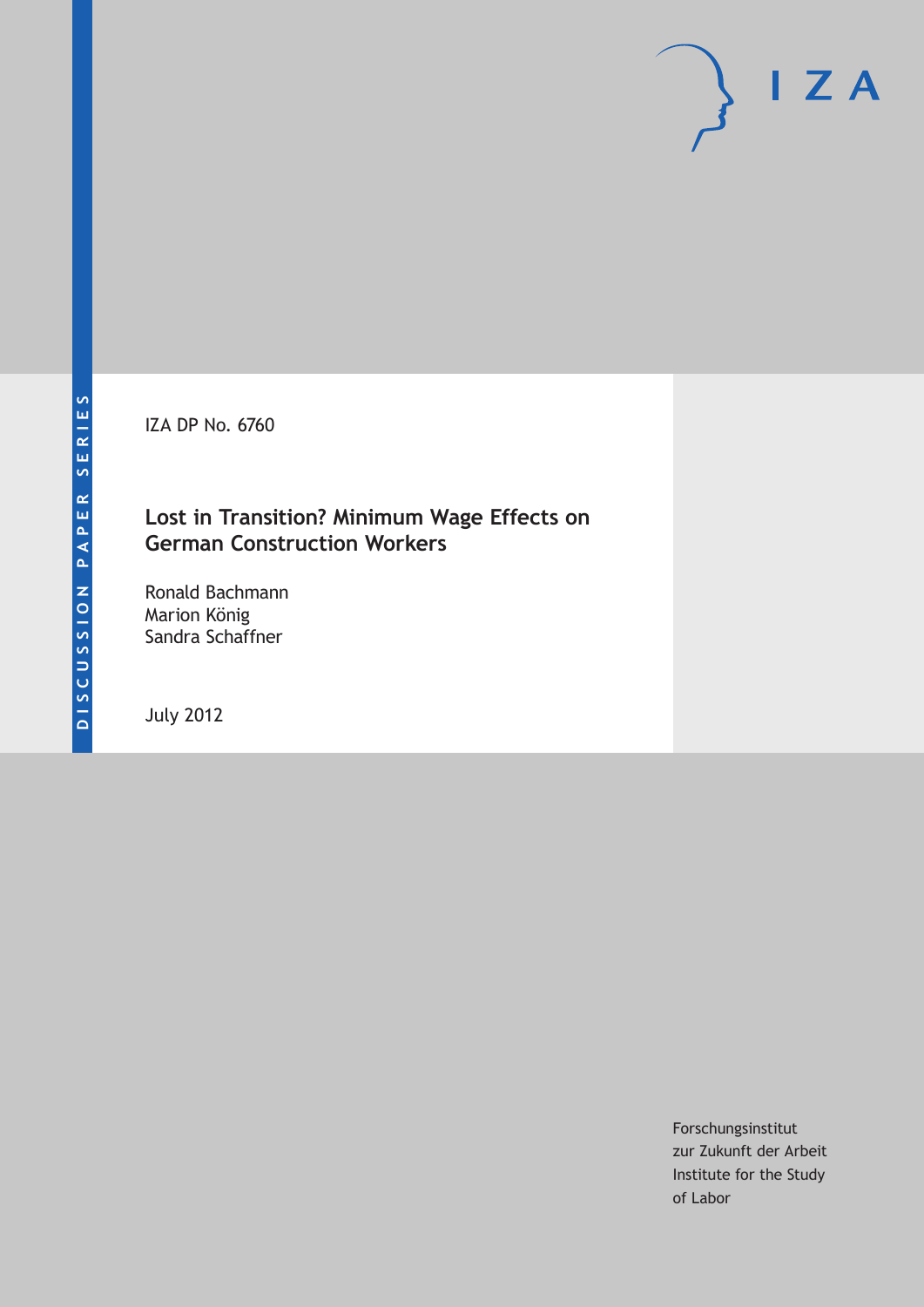# **Lost in Transition? Minimum Wage Effects on German Construction Workers**

## **Ronald Bachmann**

*RWI and IZA*

### **Marion König** *IAB*

## **Sandra Schaffner** *RWI*

Discussion Paper No. 6760 July 2012

IZA

P.O. Box 7240 53072 Bonn Germany

Phone: +49-228-3894-0 Fax: +49-228-3894-180 E-mail: [iza@iza.org](mailto:iza@iza.org)

Any opinions expressed here are those of the author(s) and not those of IZA. Research published in this series may include views on policy, but the institute itself takes no institutional policy positions.

The Institute for the Study of Labor (IZA) in Bonn is a local and virtual international research center and a place of communication between science, politics and business. IZA is an independent nonprofit organization supported by Deutsche Post Foundation. The center is associated with the University of Bonn and offers a stimulating research environment through its international network, workshops and conferences, data service, project support, research visits and doctoral program. IZA engages in (i) original and internationally competitive research in all fields of labor economics, (ii) development of policy concepts, and (iii) dissemination of research results and concepts to the interested public.

<span id="page-1-0"></span>IZA Discussion Papers often represent preliminary work and are circulated to encourage discussion. Citation of such a paper should account for its provisional character. A revised version may be available directly from the author.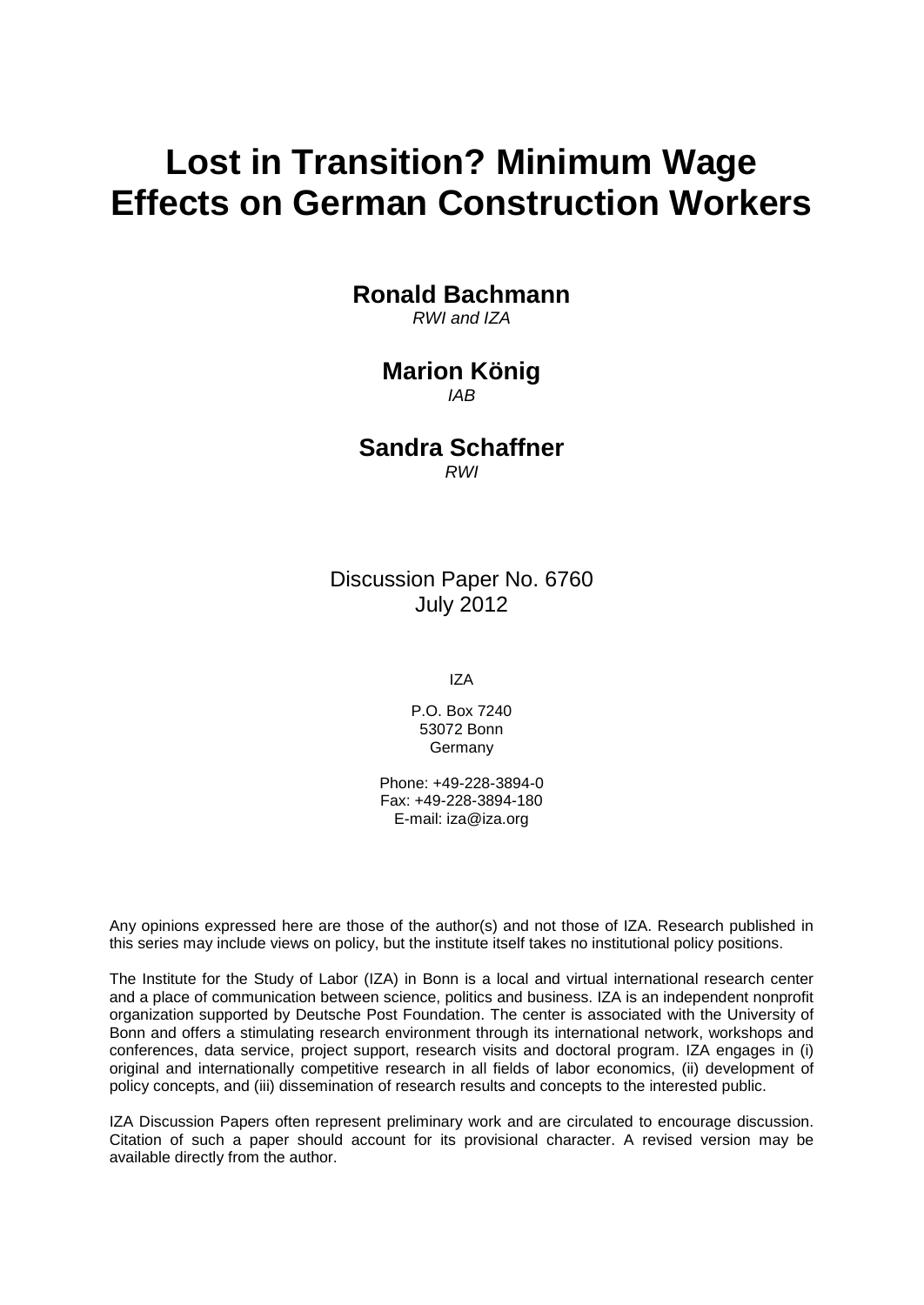IZA Discussion Paper No. 6760 July 2012

## **ABSTRACT**

## **Lost in Transition? Minimum Wage Effects on German Construction Workers[\\*](#page-1-0)**

Using a linked employer-employee data set on the German construction industry, we analyse the effects of the introduction of minimum wages in this sector on labour market dynamics. In doing so, we focus on accessions and separations, as well as the underlying labour market flows, at the establishment level. The fact that minimum wages in Germany are sectorspecific enables us to use other industries as control groups within a difference-in-differences framework. We find that both accessions and separations rise in East Germany as a result of the minimum wage introduction. The evidence on detailed worker flows suggests that this is mainly due to increased recalls. Furthermore, the minimum wage introduction lowered job-tojob transitions in East Germany, which can be explained by a more compressed wage distribution making on-the-job search less worthwhile. No clear effects on labour market dynamics in West Germany arise.

JEL Classification: J23, J38, J42, J63

Keywords: minimum wage, labour market flows, difference-in-differences, linked employer-employee

Corresponding author:

Ronald Bachmann RWI Hohenzollernstr. 1-3 45128 Essen Germany E-mail: [bachmann@rwi-essen.de](mailto:bachmann@rwi-essen.de)

We thank participants of the ESPE Annual Conference and of seminars at RWI and ZEW for helpful comments and suggestions. We are grateful to Marvin Deversi and Barbara Treude for excellent research assistance.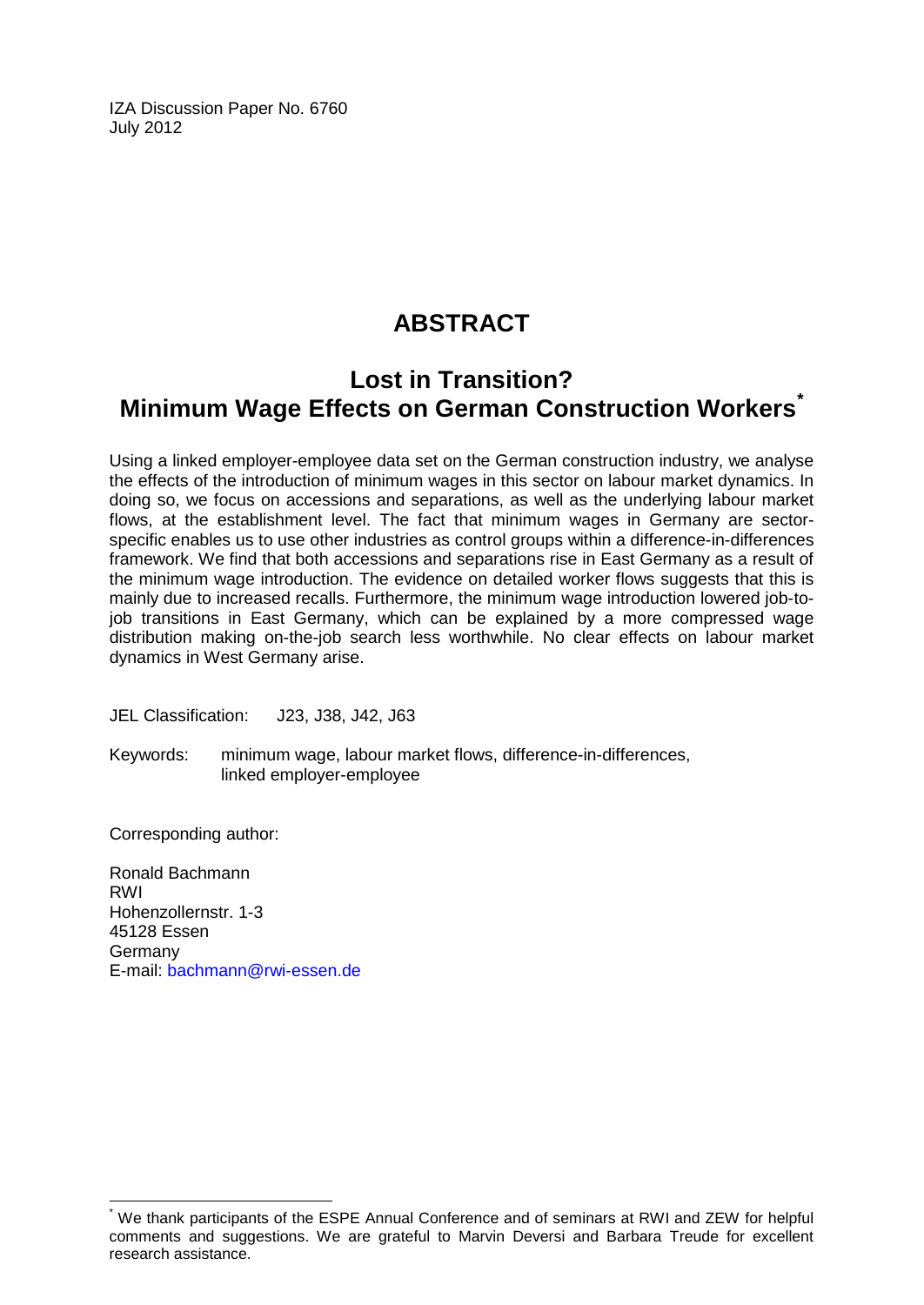## 1 Introduction

The labour market effects of minimum wage legislation have been a very active research area in labour economics during the last decades. In this context, the impact of minimum wages on employment levels has taken centre stage, without a general consensus emerging yet (e.g. Card and Krueger, 1994, Neumark and Wascher, 2008, Dube et al., 2010). However, even without strong effects on employment levels, minimum wages may have an impact on gross worker flows. This is important for the efficiency of the economy, as well as for individual and social welfare for several reasons. First, changes in job separation rates directly affect employment security, which is usually highly valued by workers. Second, altered hiring rates are likely to affect the duration of unemployment if some of the hirings come from unemployment. Third, worker turnover is associated with costs for firms and workers, e.g. for job search and vacancy posting. Finally, studying the impact on gross worker flows is important because it may provide an explanation for the (lack of) effects of minimum wages on employment levels.

From a theoretical point of view, there are two potential channels through which one can expect effects of minimum wages on labour market dynamics. On the one hand, the introduction of minimum wages can lead to transitional labour market flows. Within a search-and-matching framework with endogenous job destruction (Mortensen and Pissarides, 1994), job matches with productivity below a certain level at the time of the introduction of minimum wages are destroyed. Furthermore, with two-sided heterogeneity, there may be an increase in churning flows (Burgess et al., 2001) as the introduction of minimum wages may change the optimal combination of firm and worker characteristics. This channel thus unambiguously leads to an increase in worker flows.

On the other hand, the introduction of minimum wages may have an effect on equilibrium outcomes. First, with stochastic match productivity and a binding minimum wage  $-$  i.e. a minimum wage above the reservation wage before the introduction of the minimum wage –, job destruction rises. Second, if the minimum wage leads to a compression of the wage distribution, this will *ceteris paribus* lead to less on-the-job search and thus a lower level of direct job-to-job transitions (van den Berg and Ridder, 1998). Third, the effects on hirings depend on the reaction of both workers and firms, i.e. the elasticities of job search and of vacancy creation. The ultimate effect of minimum wages on equilibrium labour market dynamics is thus not clear ex ante and boils down to an empirical question.

In this paper, we examine the effects of the introduction of minimum wages on labour market dynamics in the German main construction industry ( $Bauhauptgewerbe$ ) in 1997.<sup>1</sup> This industry is of particular interest because for Germany, it constitutes one of the largest economic sectors (1.3 million

<sup>&</sup>lt;sup>1</sup>The minimum wage was  $\epsilon$ 8 per hour for blue collar workers in East Germany and  $\epsilon$ 8.69 in West Germany when the regulations came into force on January 1, 1997.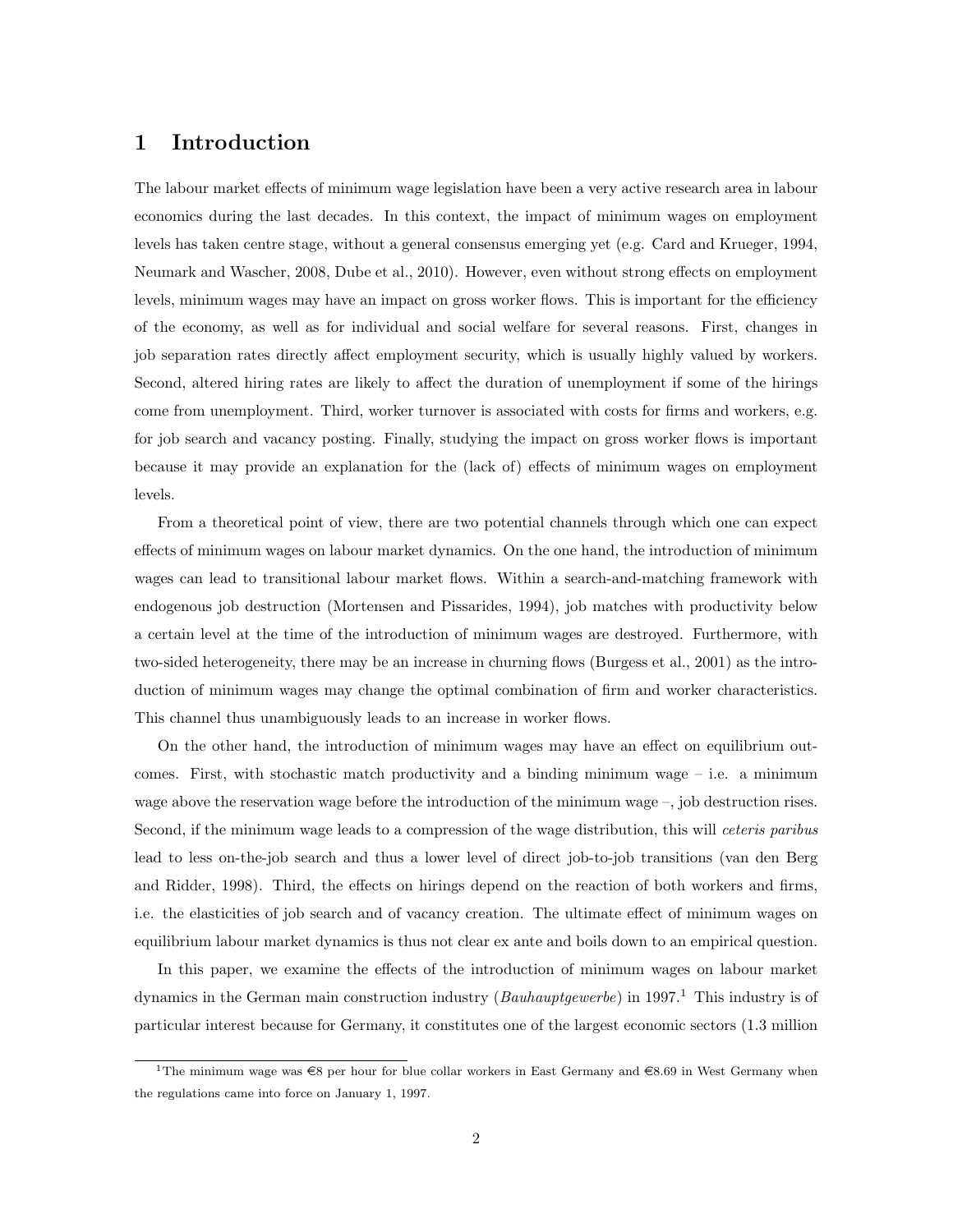workers in 1997), it is the sector where minimum wages were introduced first, and it is by far the largest sector covered by minimum wage legislation. As explained in more detail in the next section, the German regulation concerning minimum wages is special in that there is no statutory minimum wage at the national level. Instead, minimum wages may be introduced at the level of the sector through the Posting of Workers Law (Arbeitnehmerentsendegesetz ). This institutional set-up provides a unique opportunity for the study of the causal effects of minimum wages because economic sectors which are not affected by the minimum wage legislation in the main construction industry can be used as control groups.

Our analysis focuses on the effects of the aforementioned minimum wage introduction on worker flows. In particular, we examine hiring and separation rates, as well as individual worker transitions to and from employment, at the firm level taking into account different worker origin and destination states. In order to identify the causal effects of the minimum wage introduction, we conduct a difference-in-differences analysis with firms and workers from other economic sectors as the control groups. We are able to do so using a unique linked employer-employee data set on the German construction industry. This data set is derived from administrative sources and contains all the firms and workers who were in dependent-status employment in the construction industry, as well as in the industries chosen as control groups, during the time period under investigation.

We thus contribute to the literature on minimum wage effects in two ways. First, we add to the international evidence on the effects of minimum wages on labour market dynamics. To the best of our knowledge, this issue has up to now only been investigated for Canada (Brochu and Green, 2011), Portugal (Portugal and Cardoso, 2006), and the US (Dube et al., 2011). All three studies find hiring and separation rates to be lower due to minimum wage increases. In this context, the combination of having ideal control groups and of disposing of an outstanding data set allows us to identify a truly causal effect.

Second, we complement the evidence on the effects of minimum wages in Germany. König and Möller (2009) analyze the minimum wage effects on wage growth and the individual employment retention probability in the main construction sector. Rattenhuber (2011) focuses on the consequences in wage distribution and Müller (2010) on the employment effects in the same sector. In contrast, Frings (2012) concentrates on employment effects in other subsectors of the construction industry where different minimum wage rates were introduced. Bachmann et al. (2008) and Bachmann et al. (2012) use establishment surveys in order to examine the attitude of employers towards minimum wages and possible employment impacts for postal services and other sectors.<sup>2</sup> With our analysis, we go one step further and do not only look at employment effects. Instead, we split up employment

<sup>&</sup>lt;sup>2</sup>A second body of the German minimum wage literature consists of "ex-ante" studies simulating the minimum wage effects (cf. Bauer et al., 2009, and Müller and Steiner, 2008).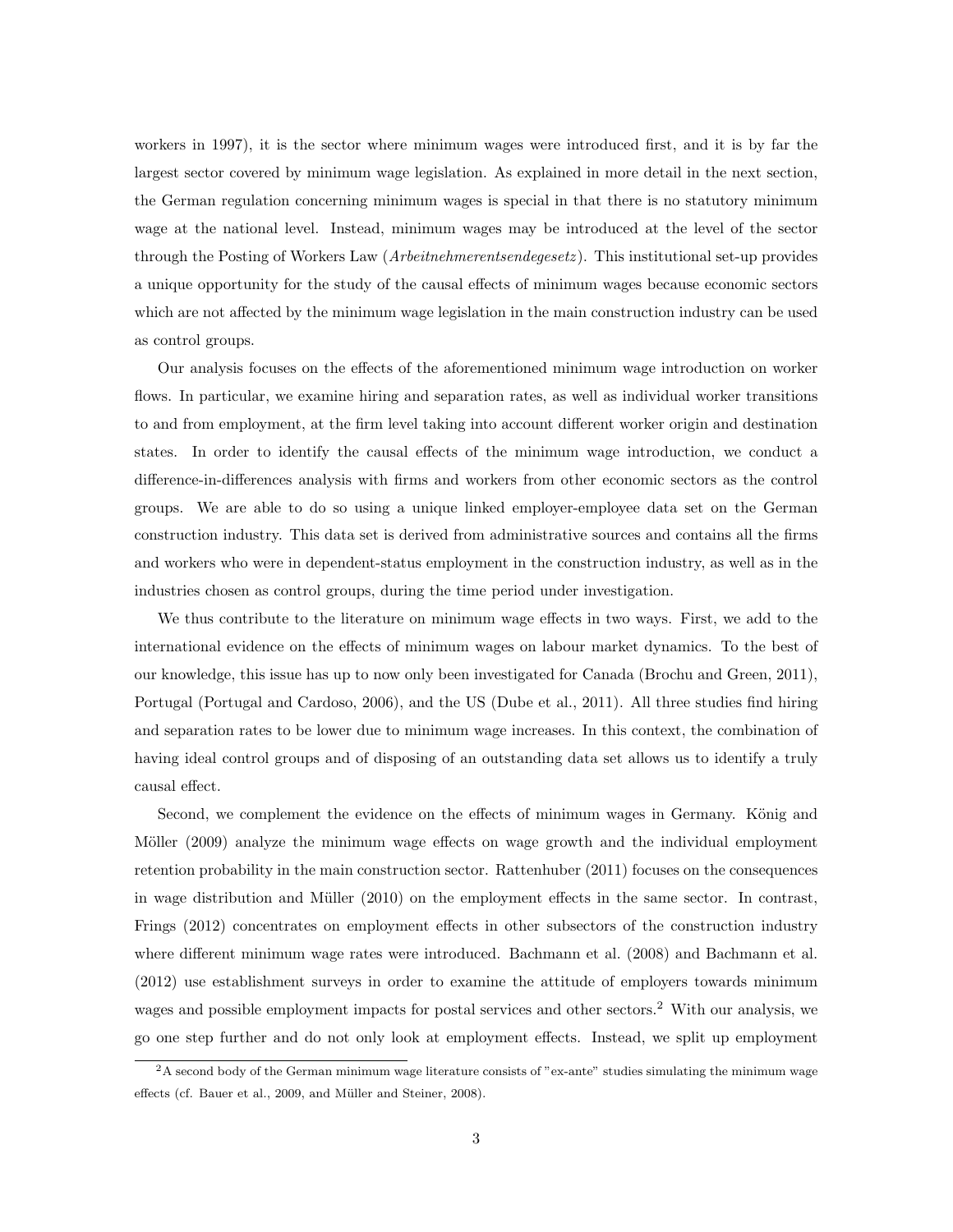changes into gross worker flows. These dynamics may give more detailed insight into the effects of minimum wages.

The paper is structured as follows. In the next section, we describe the institutional background of the German minimum wage regulations. In the third section, we present the data set used in the analysis. The fourth section contains a description of our empirical methodology, and the fifth section presents the descriptive and econometric evidence. The final section summarizes and concludes the discussion.

## 2 Institutional Background

Germany is one of the few countries in the European Union without a generally binding statutory minimum wage. Instead, minimum wages may be introduced at the industry level. The main reason for the introduction of the first sectoral minimum wage in Germany was that many workers from different countries of the European Union as well as third countries were posted to the German construction sites. These workers were mostly paid according the regulations of their home country, which often implied wages below the level of wages paid to German workers.

The legal framework for the introduction of the minimum wage is the Posting of Workers Law, which allows the extension of specific collective agreements to all firms and workers in an industry, independently of their membership in an employer association or a trade union. Minimum wages can thus be introduced by extending a collective agreement which includes a specific wage floor. The latter applies to domestic and foreign workers alike. Therefore, after the introduction of the minimum wage, it was also binding for posted foreign workers in the construction sector.

The Posting of Workers Law specifies strict requirements for a collective agreement to be declared generally binding. First, the initial collective agreement must be representative, implying that no additional collective agreement exists in the respective industry that covers more workers or union members. Second, the extension of the collective agreement should be in the public interest. Third, the social partners need to apply jointly for an extension, which requires a high degree of consensus. If these conditions are met, the Federal Ministry of Labour and Social Affairs usually declares the collective agreement generally binding without consulting any additional governmental bodies or institutions. Only when the application is filed for the first time, a committee consisting of three representatives of the respective trade union and employer association has to give its consent.

The collective bargaining agreement which lead to the introduction of minimum wages in the German construction industry was concluded on September 2, 1996 and declared generally binding on November 12, 1996. The minimum wage became effective on January 1, 1997 at a level of DM 17 ( $\text{\textsterling}8.69$ ) for West Germany and DM 15.64 ( $\text{\textsterling}8.00$ ) for East Germany. In September 1997, the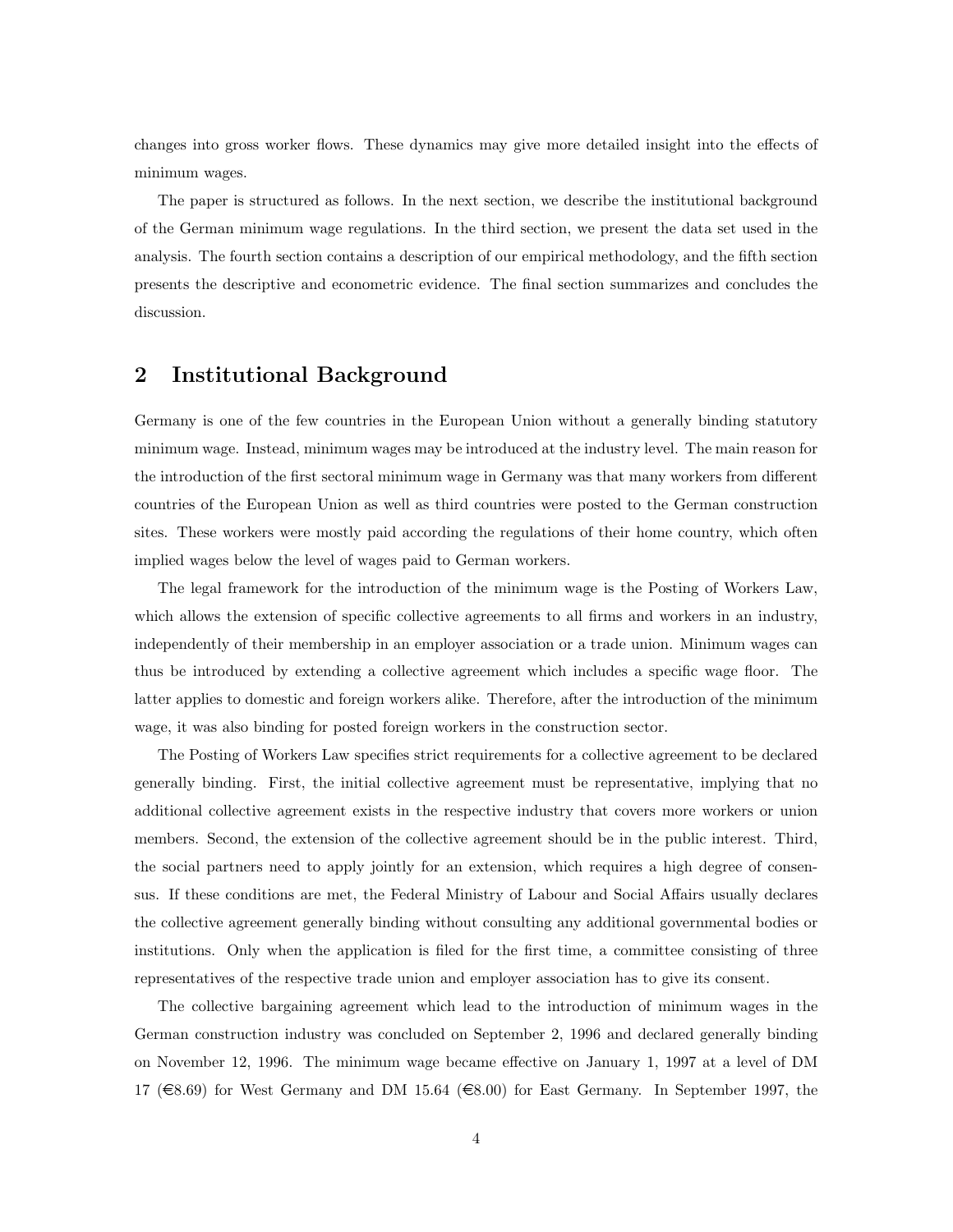minimum wage was lowered to DM 16 ( $\in$ 8.18) and DM 15.14 ( $\in$ 7.74) for West and East Germany, respectively. Generally, workers are paid the minimum wage according to whether their place of work is in East or West Germany. West German workers who work in East Germany, however, receive the West German rate.

At the time of its introduction, the minimum wage was binding for 4 percent of the workers in West Germany and for 24 percent of the workers in East Germany (Apel et al., 2012). The Kaitz index – the ratio of the minimum wage to the median wage – was also at a higher level in East Germany (85 percent) than in West Germany (64 percent).

## 3 Data

The data set used in the empirical analysis is based on an extraction from the Integrated Employment Biographies (IEB) of the Institute for Employment Research (Institut für Arbeitsmarkt- und Berufsforschung - IAB). The IEB data cover all individuals who are employed subject to social security, recipients of social security benefits, or registered with the Federal Employment Agency (Bundesagentur für Arbeit -  $BA$ ) as a jobseeker. Given that the data are derived from administrative sources, the data quality is very high and the information contained very precise.<sup>3</sup> The structure of the IEB is described in more detail in Dorner et al. (2010).

From the IEB, we extract individual information for workers who are either in employment covered by social security or who are unemployed. For both labour market states, we only choose those individuals who were employed at least once in the main construction sector or one of the industries chosen as control groups for the time period between 1993 and 1999, which includes the introduction of the minimum wage in 1997 (for the empirical method and the control groups chosen, see Section 4).

The data set consists of employment and unemployment spells and provides several variables describing workers' characteristics such as year of birth, level of education, sex, job status, occupation, nationality, daily gross wage, and unemployment benefits. Given the administrative nature of our data set, parallel employment spells may occur for individuals. We therefore restrict our sample to the main employment spell of blue and white collar employees working full-time, as well as trainees. Marginal and part-time workers and spells with the duration of one day are excluded from our sample. On the employer side, the data include a unique establishment identifier as well as information on industry

<sup>&</sup>lt;sup>3</sup>The German social security system requires firms to record the stock of workers at the beginning and the end of each year as well as all changes in employment relationships within the year. So the exact date for hirings, quits or dismissals of employees eligible for social security benefits during the year is reported. Civil servants, self-employed workers and retired persons are not included in the data.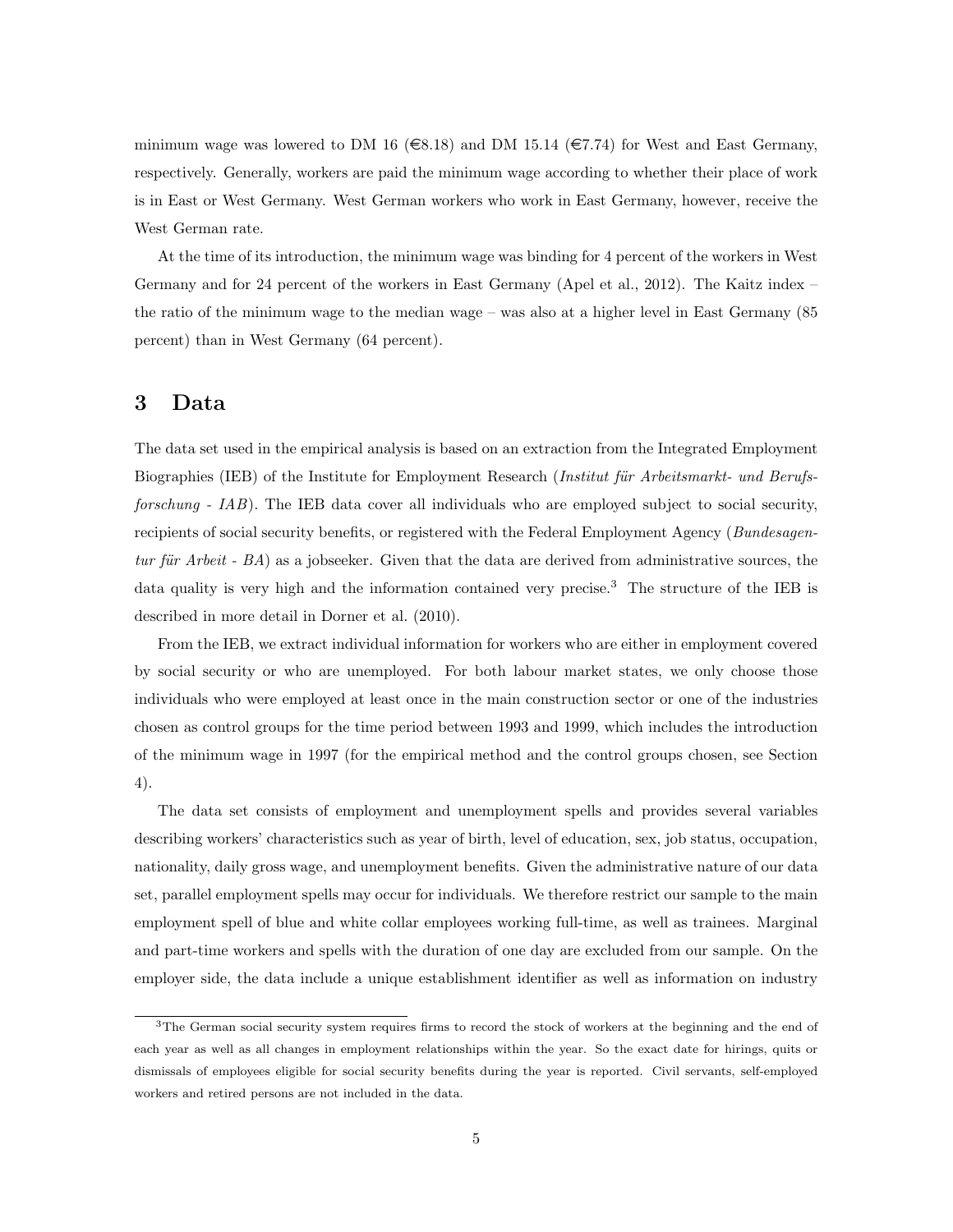affiliation and the employer's regional location.

The establishment identifier and the information on the universe of employees in the individual data set allows us to aggregate the information at the establishment level and thus to create a panel data set which contains gross worker flows for every establishment.<sup>4</sup> We thus obtain a unique linked employer-employee data set for the German construction sector and the control industries.

The main variables of interest in our analysis are the accession and separation flows of the blue collar workers for each establishment, which we compute using the underlying information on the employment histories of the individual workers. Note that the accession and separation rates are based only on blue collar workers as the minimum wage regulations are binding only for this group. We count all hirings and separations per establishment in a time period of eight months – between January 1 and August 31 of each year. The denominator of the different flow definitions is composed of all blue collar workers being employed in the corresponding establishment on the first day of the observation period (January 1). Section 4 contains the detailed definition of the different flow variables.<sup>5</sup>

Additionally, we generate establishment-specific variables which serve as control variables in the following multivariate analyses. The median hourly wage of the male blue collar workers controls for different wage levels in the establishments.<sup>6</sup> The variable "winter employment" indicates the average number of days worked at the establishment during the preceding winter season. This variable accounts for a special feature of the construction sector, namely the winter time from November to March, where special rules apply concerning canceled working hours due to bad weather. Additionally, we include dummies for nine different types of regions to control for different regional labour market conditions.

Finally, one important constraint of the data set should be mentioned. The information on posted workers from other countries is not included in the data set. This is unfortunate given that the Posting of Workers Law was introduced to protect the domestic workers in the German main construction sector from competition from posted workers.<sup>7</sup> Hence, the data do not allow us to investigate the

<sup>4</sup> In the data set, the observation unit on the employer side is the establishment, firms cannot be identified. In the following we use the terms "establishment" and "firm" synonymously for our observation unit.

<sup>&</sup>lt;sup>5</sup>In order to separate new or exiting establishments from ID-changes or spin-off we apply the indicator of Hethey and Schmieder (2010).

<sup>&</sup>lt;sup>6</sup>Note that the (daily) wages in the IEB are censored at the social security contribution limit. This does not constitute a problem in our case because we use the median wage for the computation of average wages within the firm, and because censoring for blue collar workers is low. Additionally, the underlying individual data set used does not contain hourly wages. As described above, it contains only information on daily wages as well as a qualitative variable on working time. Hence, we extract the information of another micro data set, the Mikrozensus, to impute the daily working hours in our sample. With this information we calculate the individual hourly wages for blue collar workers in our data set.

<sup>7</sup>Unfortunately, there is also no other data set which allows a causal analysis of the effects of minimum wages on posted workers in our context.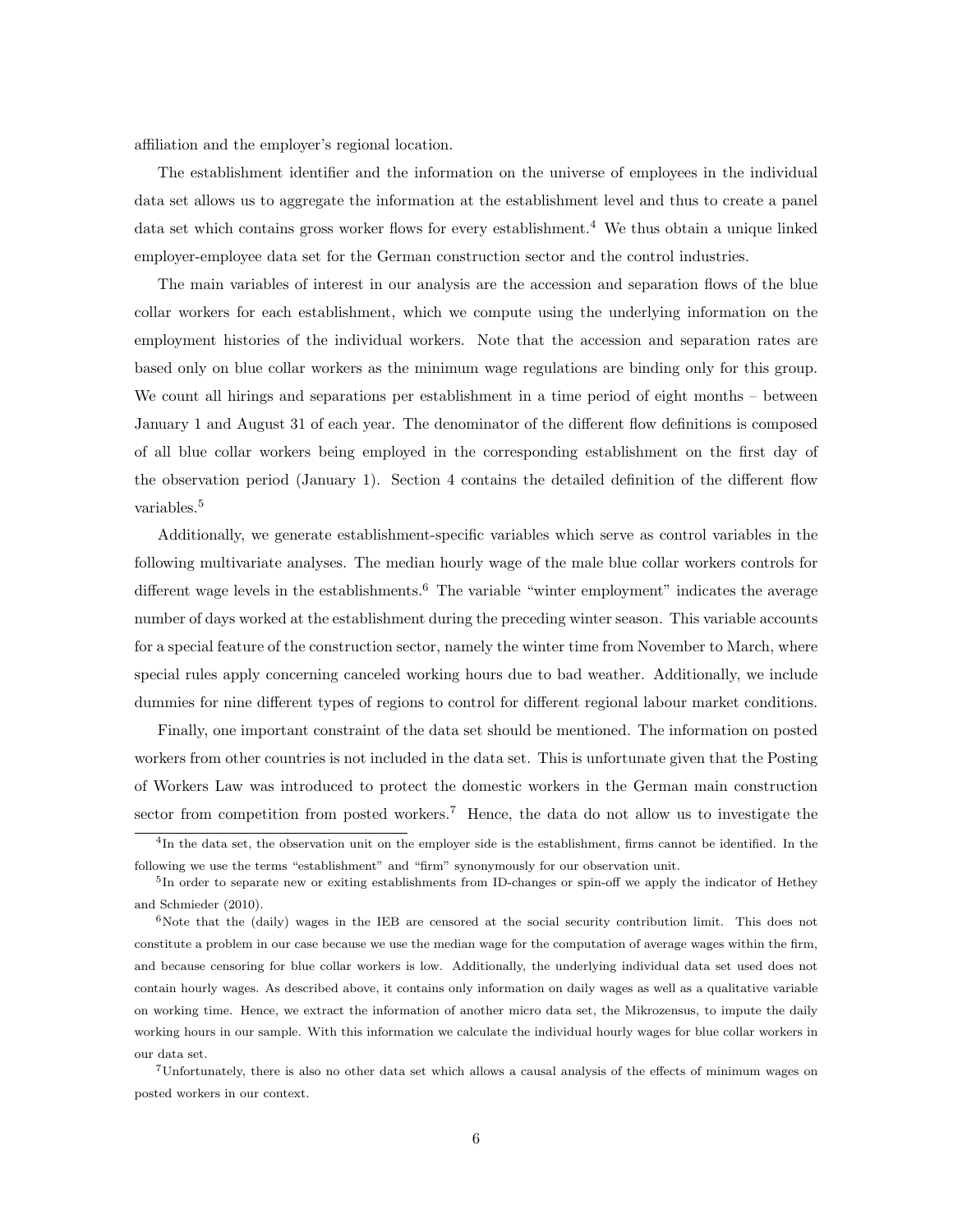effects of the minimum wage introduction on posted workers.

## 4 Empirical Strategy

#### 4.1 Identifying labour market flows

Our aim is to investigate the effect of the minimum wage introduction on worker flows in the construction industry in Germany. In order to do so, we distinguish between two labour market states, employment and non-employment (see Section 3 for details about the data set). The state of nonemployment is defined as non-participation, i.e. not being observed in the data, or unemployment, i.e. receiving unemployment benefits.

Transitions of workers who change from one job to another job in a different firm within a seven-day period are counted as job-to-job flows  $(S_{EE})$ ; if employment spells at the same firm are interrupted by a period of inactivity (i.e. the individual is not observed in the data set) of seven days or less, this does not count as a transition. Transitions from employment to unemployment are counted as employmentto-nonemployment flows  $(S_{EN})$ , as are transitions out of employment which are not followed by an employment or unemployment spell within the next seven days (i.e. the individual is not observed for more than seven days after the employment spell). Therefore the number of separations  $(S)$  consists of the sum of the two underlying separation flows:

$$
S = S_{EE} + S_{EN}.\tag{1}
$$

Similarly to the number of separations, the number of hirings  $(H)$  in one firm can be derived by the number of hirings from another job  $(H_{EE})$  and from non-employment  $(H_{NE})$ .

The construction industry is characterized by a high share of workers that are unemployed during the winter and re-employed in the same firm in spring. Therefore, we also calculate the number of "recalls". We define "recalls" as transitions of workers who leave one firm to unemployment or to nonparticipation and re-enter employment in the same firm within three months without being employed by another firm during this period.

We thus compute two measures for hirings and separations, respectively. For the first measure, all hirings and separations are counted as described above. For the second measure, we do not take into account recalls. On the one hand, this means that the hiring of a worker does not count as an accession if the worker was with the same employer at some point during the previous three months, and has had no other intervening employment spell since then. On the other hand, a job separation is not counted if the worker returns to the same establishment within the next three months. Therefore, it is possible to calculate the number of hirings and separations without recalls by subtracting the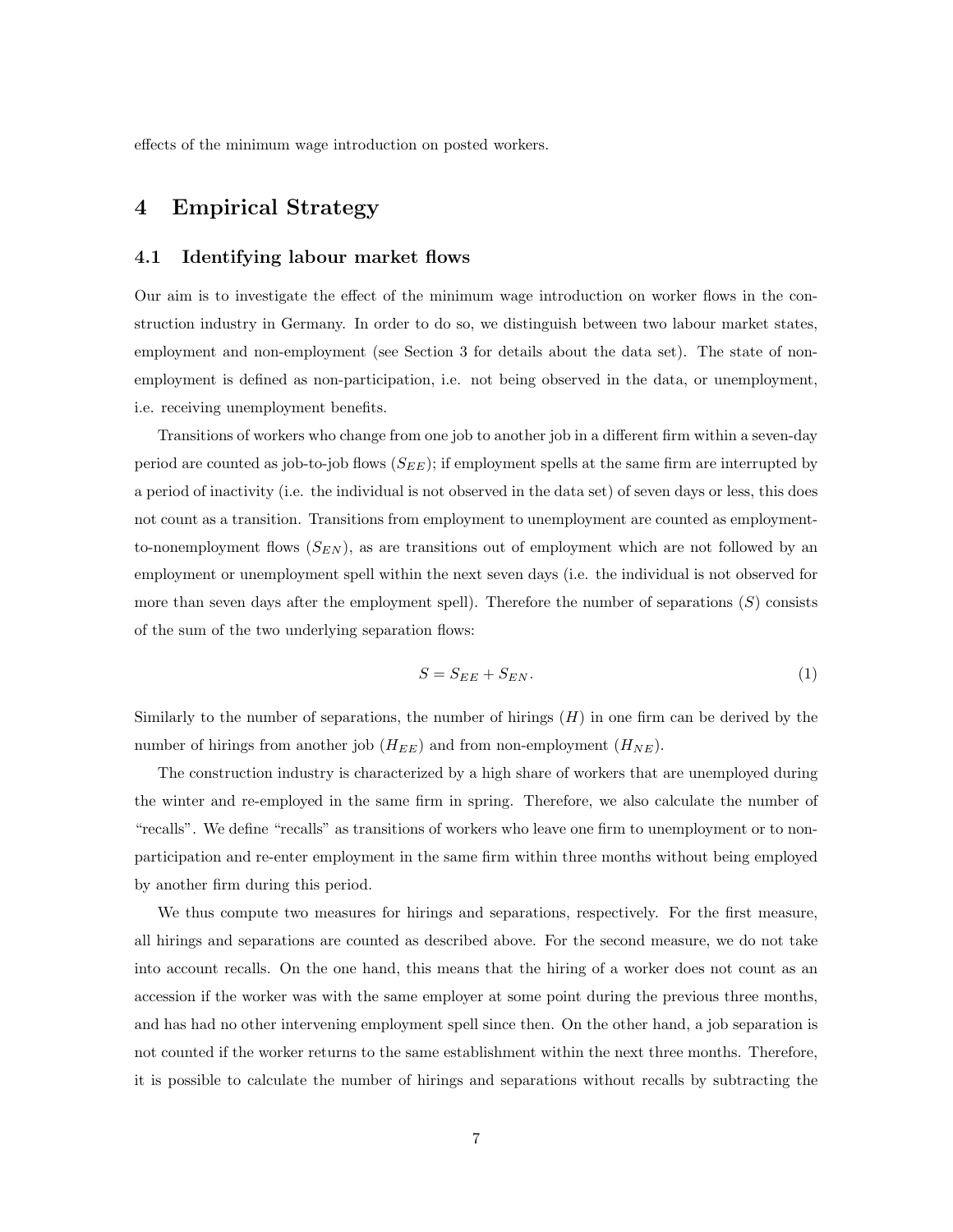hirings and separations that are recalls:

$$
S^{norecall} = S_{EE} + S_{EN} - S_{EN}^{recall}.
$$
\n<sup>(2)</sup>

$$
H^{norecall} = H_{EE} + H_{NE} - H_{NE}^{recall}.
$$
\n(3)

The separation and hiring rates in each firm are derived by dividing the figure for the respective flow by the number of blue collar workers  $(E)$  employed on the first day of the observation period (January 1 of the years under investigation).

#### 4.2 Difference-in-Differences Approach

To identify the causal effects of the minimum wage introduction on the separation and hiring rates, we apply a difference-in-differences (DiD) approach. All establishments in the main construction sector serve as treatment group. The control group consists of the establishments in the control industries. Based on this differentiation between treatment and control groups, we specify the following differencein-differences model:

$$
S_{it} = \lambda_0 + \lambda_1 Constr_i + \lambda_2 After_t + \lambda_3 Constr_i * After_t + \beta \mathbf{X}_{it} + \varepsilon_{it},\tag{4}
$$

where  $S_{it}$  is the separation rate of an establishment i at time t. Constr<sub>i</sub> is a dummy variable that indicates whether firm i is part of the main construction industry,  $After<sub>t</sub>$  takes the value 1 if t is after the introduction of the minimum wage and zero otherwise.  $\mathbf{X}_{it}$  is a matrix of different additional control variables as described in Section 3. We analyse the hiring rate as well as the different flows into and out of employment in the same way.

The coefficient of the difference-in-differences operator  $\lambda_3$  measures the causal effect of the minimum wage if two underlying assumptions are fulfilled. First, the minimum wage introduction does not affect the control group. Hence, spill-over effects from the main construction industry to the control branches should be as small as possible. This is particularly important because the main construction industry is characterized by interdependencies with many other industries. Second, the evolution of the variables of interest over time would not differ between the treatment and the control group in case no minimum wage was introduced. This assumption clearly cannot be tested as we cannot observe the counterfactual situation, i.e. no minimum wage in the main construction sector after 1997. The comparison of the time trends between the two groups before the minimum wage introduction as well as similar characteristics of both groups give an indication of the quality of the control groups. For a comprehensive overview of the difference-in-differences approach see Lechner (2010).

In our analysis of labour market transitions, we focus on the short-run effects of the minimumwage introduction in 1997. We do so for two reasons. First, the assumption of a common trend is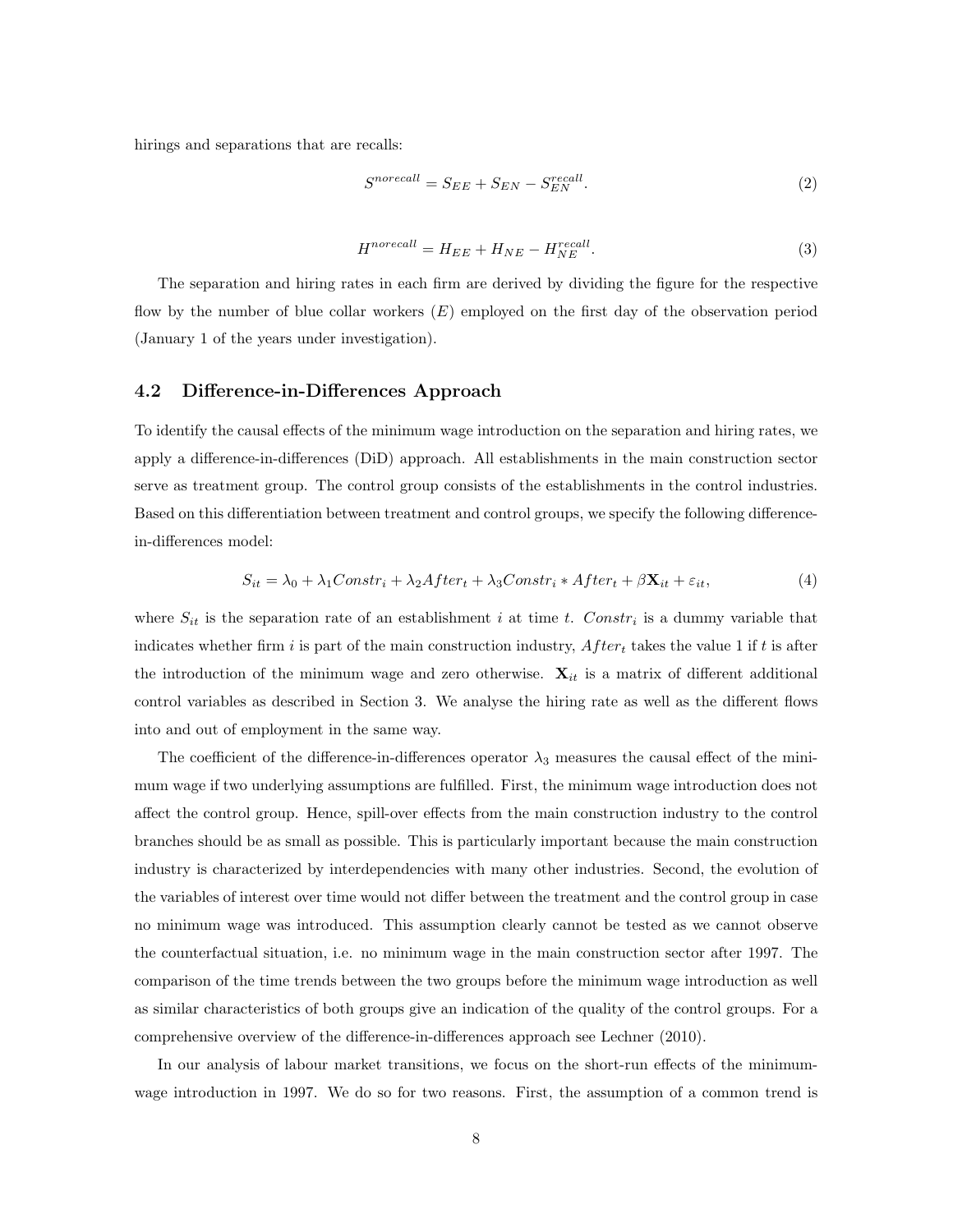more likely to be fulfilled in the short run than in the longer run, i.e. a DiD analysis over a longer time horizon is unlikely to identify a causal effect. Second, there was a strong minimum-wage hike in September 1999 (from  $\epsilon$ 7.74 to  $\epsilon$ 8.32 in East Germany, and from  $\epsilon$ 8.81 to  $\epsilon$ 9.46 in West Germany). Therefore, it would not be possible to disentangle the effects of the minimum wage introduction from the effects of the rise in minimum wages. For these reasons, we analyse the effects of the minimum wage introduction for the years 1997 and 1998, which is obtained by comparing the differences between the treatment and control industries in 1996 with the same differences in 1997 and 1998.

#### 4.3 Two-part analysis

In the main construction sector, there is a relatively large number of firms who do not display any hirings or separations. Therefore, we observe a substantial share of observations with 0 as dependent variable. Furthermore, it is possible that the distribution of hirings and separations is governed by two separate processes. The first process determines the discrete decision of whether a firm realises no hirings (or separations) or whether it realises any positive number of hirings (or separations). The second process determines the intensity of hirings (or separations) given that the firm displays a positive number of hirings (or separations). In order to allow for the possibility that the introduction of minimum wages has a different impact on these two processes, we apply a two-part model. We prefer this model to a selection model for two reasons. On the one hand, the potential distribution (in this case, the potential transition probabilities of the firms who do not display any transitions) is not of interest in our context. On the other hand, our data set does not provide us with a variable which satisfies the exclusion restriction required by the Heckman selection model.

In the first stage, we estimate the discrete process no separations (or hirings) vs. a positive number of separations (or hirings):

$$
S_{it}^* = \alpha_0 + \alpha_1 Constr_i + \alpha_2 After_t + \alpha_3 Constr_i * After_t + \beta \mathbf{X}_{it} + \epsilon_{it}
$$
\n
$$
\tag{5}
$$

applying a probit model for all firms, with the dependent variable being one if we observe a positive number of transitions and zero if there are not transitions at the respective firm in the observation period. In the second stage, we estimate the transition rate for all firms with a positive number of transitions:

$$
S_{it} = \gamma_0 + \gamma_1 Constr_i + \gamma_2 After_t + \gamma_3 Constr_i * After_t + \delta \mathbf{Z}_{it} + u_{it} \text{ if: } S_{it}^* = 1. \tag{6}
$$

In non-linear models such as the two-part model, the coefficient of the interaction term differs from the marginal effect. Therefore, we adopt the derivation of marginal effects by Frondel and Vance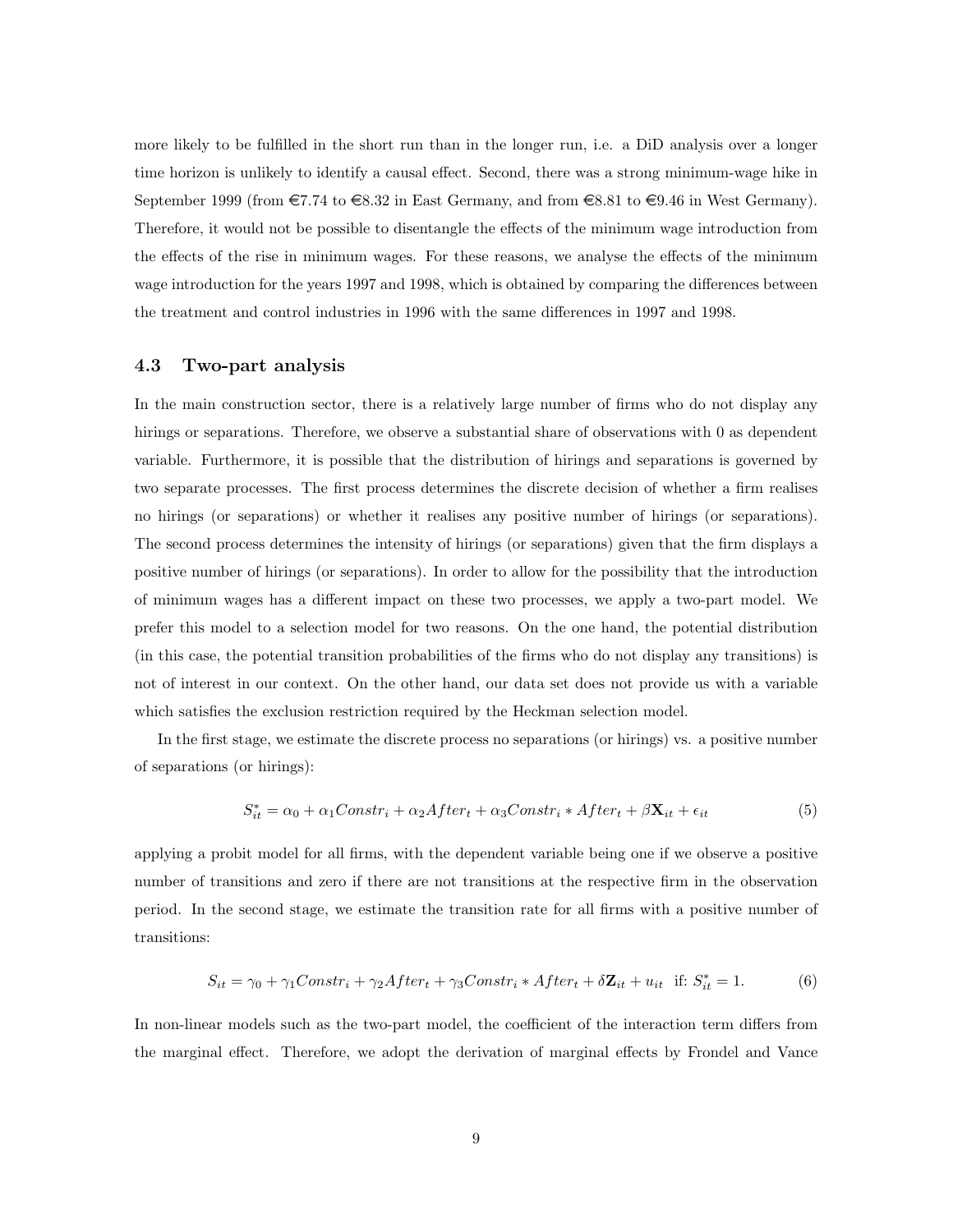$(2012)^{8}$ :

$$
\frac{\Delta^2 E(S_{it})}{\Delta After \Delta Constr} = \Phi (\alpha_0 + \alpha_1 + \alpha_2 + \alpha_3 + \beta \mathbf{X}_{it}) * (\gamma_0 + \gamma_1 + \gamma_2 + \gamma_3 + \delta \mathbf{Z}_{it})
$$

$$
- \Phi (\alpha_0 + \alpha_1 + \alpha_2 + \beta \mathbf{X}_{it}) * (\gamma_0 + \gamma_1 + \gamma_2 + \delta \mathbf{Z}_{it}). \tag{7}
$$

#### 4.4 Selection of Control Groups

The choice of a good control group is essential in order to identify the true minimum wage effect. For the analysis at hand, we choose different industries as control groups where no minimum wage regulations were in force during the time period analyzed. Nevertheless, there is generally a tradeoff between the two assumptions mentioned above: An industry which is very similar to the main construction industry – as an indication for a common time trend – also has a higher likelihood of being affected by spill-overs from this industry.

In order to find the best control industries, we thus compare key figures of the construction sector with those of all potential control industries in the years before the introduction of the minimum wage in 1997. As key figures, we choose the growth rates of the first and fifth quartiles of the wage distributions as well as the employment growth rate. The mean square deviation serves as statistical similarity index and selection criterion for the potential control groups.

From the industries which feature key figures of similar size as the main construction industry, we identify four industries as potential control groups: (i) an industry which is closely related to the main construction sector in the sense that the evolution of production over time is similar; (ii) an industry which is not strongly connected to the main construction industry, i.e. its input-output interlinkages with main construction are relatively weak; (iii) a downstream industry, (iv) an upstream industry, i.e. an industry which produces primary products for the construction sector. Based on the results of placebo experiments, we finally use the industry which produces primary products for the construction sector (upstream industry) and the industry with weak linkages to main construction ("construction-unrelated") as control groups for our application here. Table 1 gives an overview of the definition of the main construction sector as treatment group and of the selection of the different control groups.

As a test for the validity of the control groups used, we perform placebo tests with hypothetical minimum wage introductions for the years 1995 and 1996. This means that we conduct the DiD regression analysis described above for the year 1995 (compared to 1994) and 1996 (compared to 1995), although a minimum wage was only introduced in 1997. Significant results for these placebo

<sup>&</sup>lt;sup>8</sup>In contrast to Frondel and Vance (2012) we base our calculation on the formula of Puhani (2012). The standard errors are calculated using the delta method.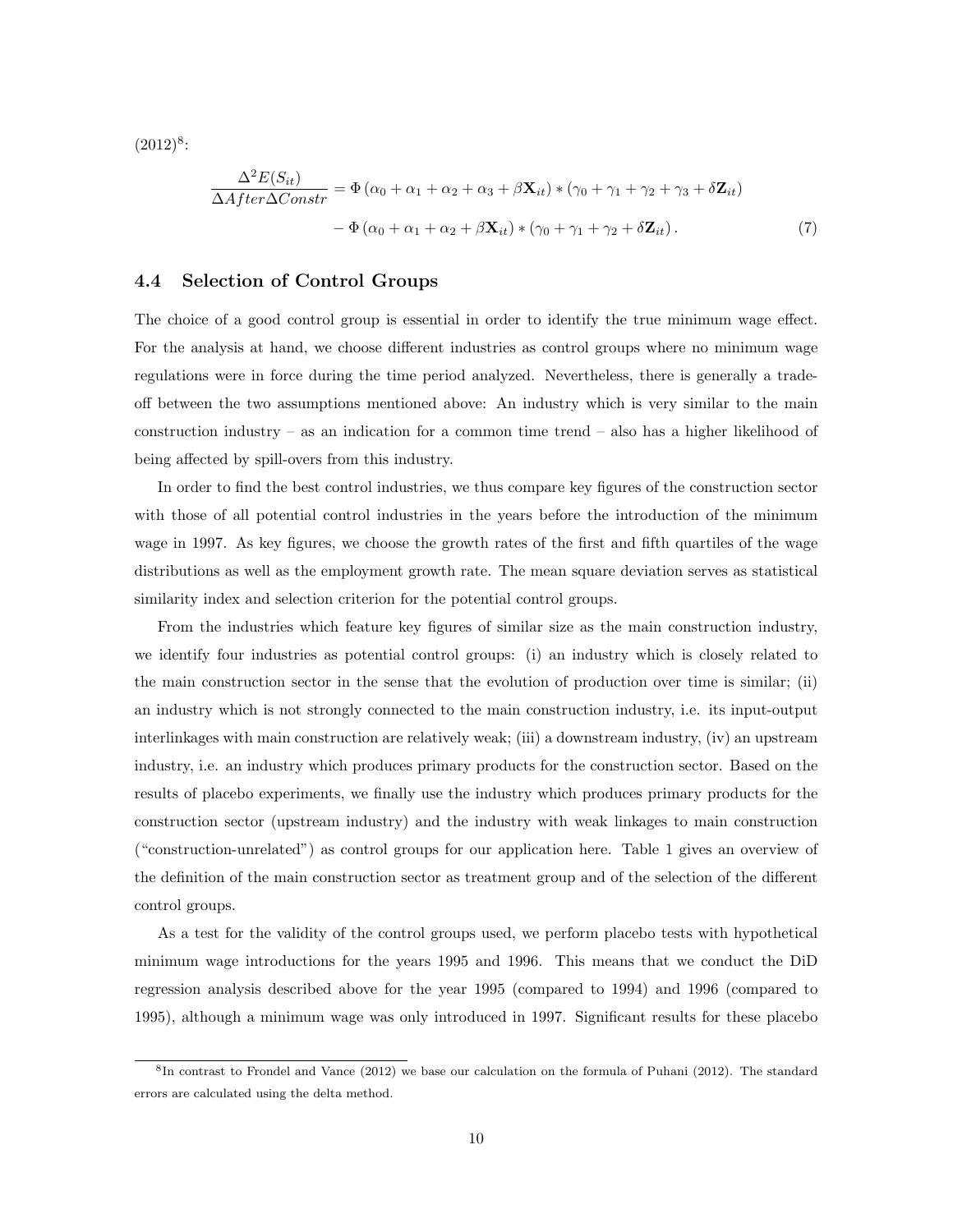tests indicate that the treatment group and the control groups did not experience common trends in the two years before the minimum wage introduction.

The results of this exercise show that in several cases, the validity of the control groups cannot be taken for granted (Tables 7, 8 and 9). This is particularly the case for the upstream industries, which are apparently no good control groups in West Germany for overall hirings and for hirings from non-employment. Here, the placebo tests are significant at the 5% level for both 1995 and 1996. The same is true for the East German construction-unrelated control industries for overall separations, and for separations to non-employment. For the latter control industries, the placebos are significant for either 1995 or 1996 for overall hirings both with and without recalls in both parts of the country, for job-to-job hirings in East Germany, for hirings from non-employment without recalls in East Germany, and hirings from non-employment with and without recalls in West Germany, as well as for job-to-job separations in West Germany. Finally, placebos which are significant at the 5% level can be observed in West Germany for either 1995 or 1996 for separations without recalls and separations to non-employment without recalls based on the upstream industries as control group. In the cases mentioned above, the regression results should therefore be interpreted cautiously.

## 5 Results

#### 5.1 Descriptive evidence

The mean hiring rates for the firms in the treatment group and in the control groups are displayed in Figures 1 and 2 for East and West Germany, respectively. While hiring rates in the construction firms in East Germany are higher than in West Germany, the evolution of hiring rates in construction in East and West Germany are similar for the time period under investigation: From 1996 to 1997, one can observe a relatively strong increase of these hiring rates. In the following year, hiring rates decline, virtually undoing the preceding increase. By contrast, the hiring rates in both control industries in East Germany feature a steady decline from 1996 to 1998. In West Germany, the hiring rates increase monotonously in the construction-unrelated industries, while in the upstream industries they slightly rise in 1997 and decline relatively strongly in 1998.

Looking at the hiring sources, it becomes evident that the increase of the hiring rate in the East German construction industry in 1997 is due to a rise in hirings from non-employment, especially recalls, which undoes the fall in hirings from employment. The decline in the following year is due to both hiring transitions falling. For West Germany, a similar pattern can be observed. Here, hirings from employment are virtually unchanged over time, i.e. hirings from non-employment, and especially recalls, drive the evolution of overall hirings.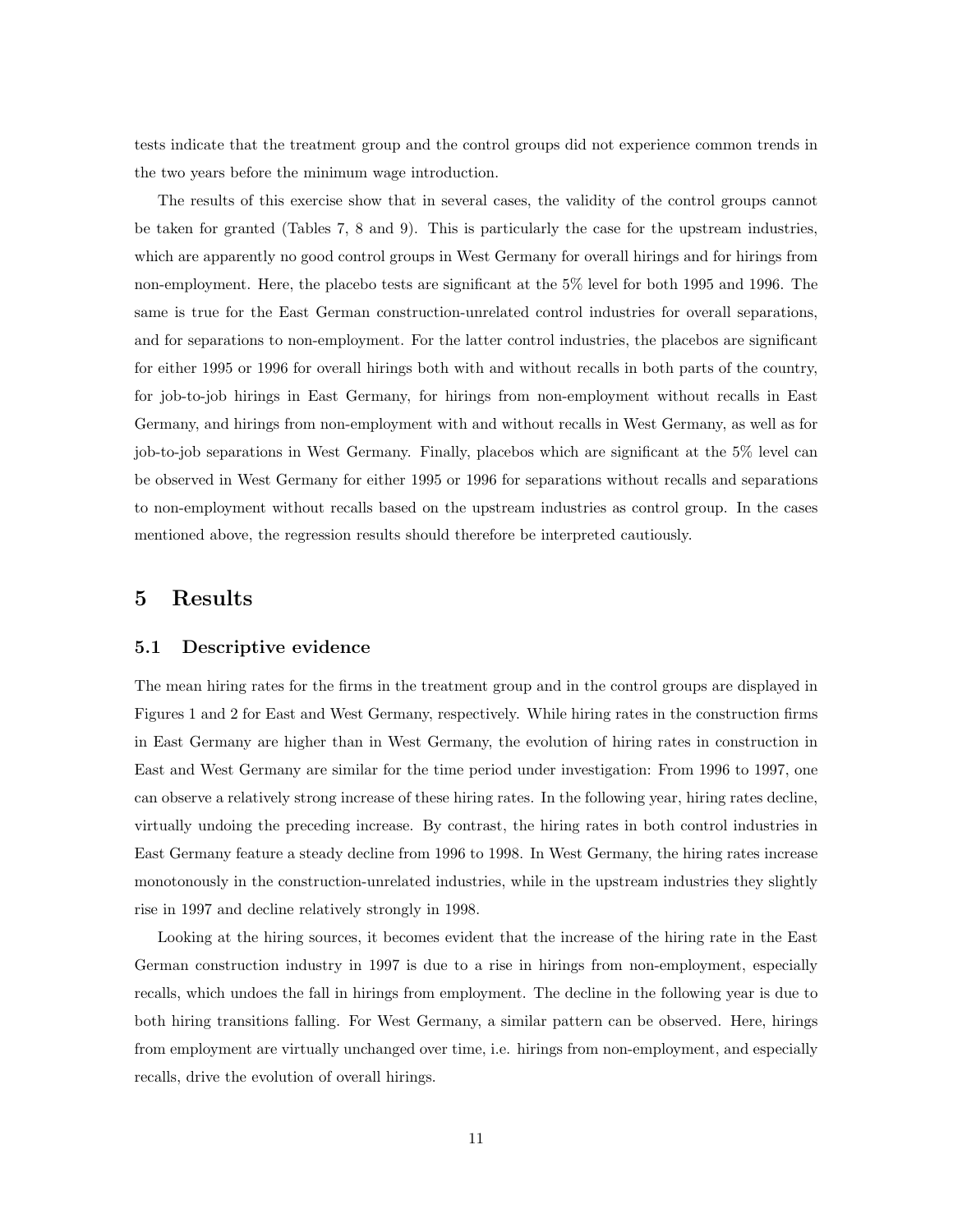The separation rate (Figure 3) behaves very similarly to the hiring rate in East Germany. In particular, one can observe an increase in 1997 and a decline in 1998, which brings the separation rate virtually back to its 1996 level. This evolution is again driven by the transitions between employment and non-employment as well as recalls. The separation rate in the West German construction industry is also very similar to the one of the hiring rate. The separation rates in the West German control industries, by contrast, display a decline (upstream industries) and a slight increase in 1997 and 1998 relative to 1996 (construction-unrelated). Table 2 shows the descriptives for our sample used in the subsequent analysis.

#### 5.2 Econometric evidence

In the following, we present the results from the difference-in-differences estimation explained in Section 4. We do so for the overall levels of hirings and separations, for the underlying hirings flow rates (hirings from another job, and hirings from non-employment), and for the underlying separation flows (separations to another job, and separations to non-employment). Furthermore, we conduct separate estimations for East and West Germany, as well as for the year 1997 and 1998 (both compared to the year 1996).

The results for hirings and separations are displayed in Table 3.<sup>9</sup> For East German hirings including recalls, one can observe a positive effect for the construction industry compared to the constructionunrelated control industry in 1997, but no effect compared to the upstream control industry. This gives some indication for a positive effect, which however is not robust. For the year 1998, by contrast, a clear positive effect becomes apparent. Without recalls, a positive effect emerges for the unrelated control industries, but no effect for both years for the upstream control industries. Taken together, this yields a positive effect for hirings in the main construction sector in 1998 only.

For separations in East Germany (lower panel of Table 3), the results for both control industries in 1997 and 1998 indicate an unambiguously positive effect for hirings with recalls; for hirings without recalls, the effect is insignificant when comparing the main construction sector to the upstream control industries, while the effect using the unrelated control industries is still positively significant, but smaller than for separations without recalls.

Taken together, these results imply a significant impact of between 3 and 7.6 percentage points for hirings in East Germany for the year 1998, which corresponds to between 5 and 14 percent of the overall hiring rate (about 55 percent in 1996), i.e. the effect is relatively large. This effect seems to be mostly due to an increase in recalls in the main construction industry relative to the control

<sup>9</sup>The results tables generally only feature the marginal effects of the coefficient of the difference-in-differences operator, i.e.  $\lambda_3$  in equation 4. For the calculation method see Section 4. A full set of coefficients for the estimation of the hiring rate is contained in Table 4.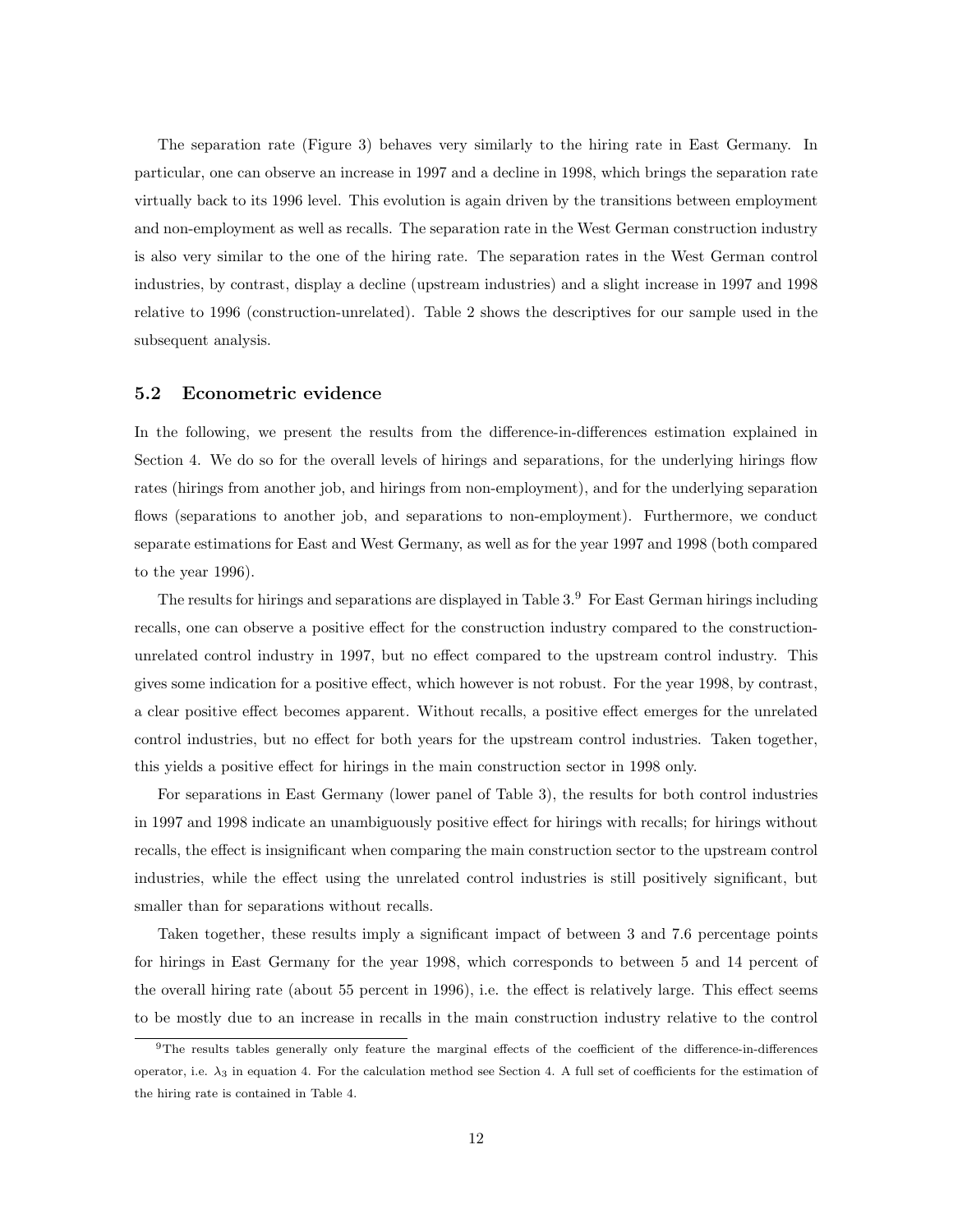industries since it becomes smaller or insignificant if recalls are excluded. For separations, a similar feature emerges. The effect lies between 5.2 and 6.6 percentage points including recalls, which equals an increase between 9 and 11 percent of the overall separation rate, and virtually disappears for separations without recalls.

For West Germany, no causal effect of the minimum wage introduction on hirings can be established (upper panel of Table 3), as the comparison with the two control groups yields effects which are of opposite sign (positive for the upstream industries, negative for the construction-unrelated industries), which are partly insignificant. The picture for separations is similar in that the results for the two control groups are opposite in sign (for separations including recalls) or insignificant (for separations excluding recalls). This means that overall, we are not able to identify a clear effect of the minimum wage neither for the hiring rate nor for the separation rate in the West German construction sector.

In the second step of the causal analysis, we examine the effect of the minimum wage introduction on hirings in more detail, distinguishing between the two sources of hirings, i.e. hirings from employment (job-to-job transitions leading to hirings) and hirings from non-employment (hirings from unemployment and non-participation). For East Germany, hirings out of employment are unaffected by the minimum wage introduction in both 1997 and 1998 (Table 5). For hirings from non-employment including recalls, we observe a significantly positive effect of between 1.6 and 9 percent. The latter effect disappears or becomes smaller when recalls are excluded. This implies that the positive effect on hirings can at least to some extent be explained by an increase in the hiring of workers which have been employed by the same firm before, i.e. recalls.

Looking at the different hiring flows in West Germany, it becomes apparent that the minimum wage introduction has no significant effect on job-to-job hirings (Table 5). In particular, the coefficients of interest are mostly insignificant for job-to-job hirings. As for hirings from non-employment, the upstream control industries yield insignificant results for the year 1997, and the two control groups display opposite signs for the year 1998 which does not give a clear indication of a minimum wage effect.

Finally, we scrutinize the effect of the minimum wage introduction on separations leading to a new job match (job-to-job separations) and separations to non-employment separately. For East Germany, the regression results show that separations to another job in 1997 were unaffected by the introduction of the minimum wage (upper panel of Table 6). For the year 1998, however, a robust negative effect on job-to-job separations becomes apparent. For separations into non-employment, relatively large effects can be observed in East Germany. The minimum wage increased the rates by 5.2 to 8.3 percentage points which corresponds to an increase of between 10.7 and 17 percent of the employment to non-employment rate. However, compared to this result, the effects on the transition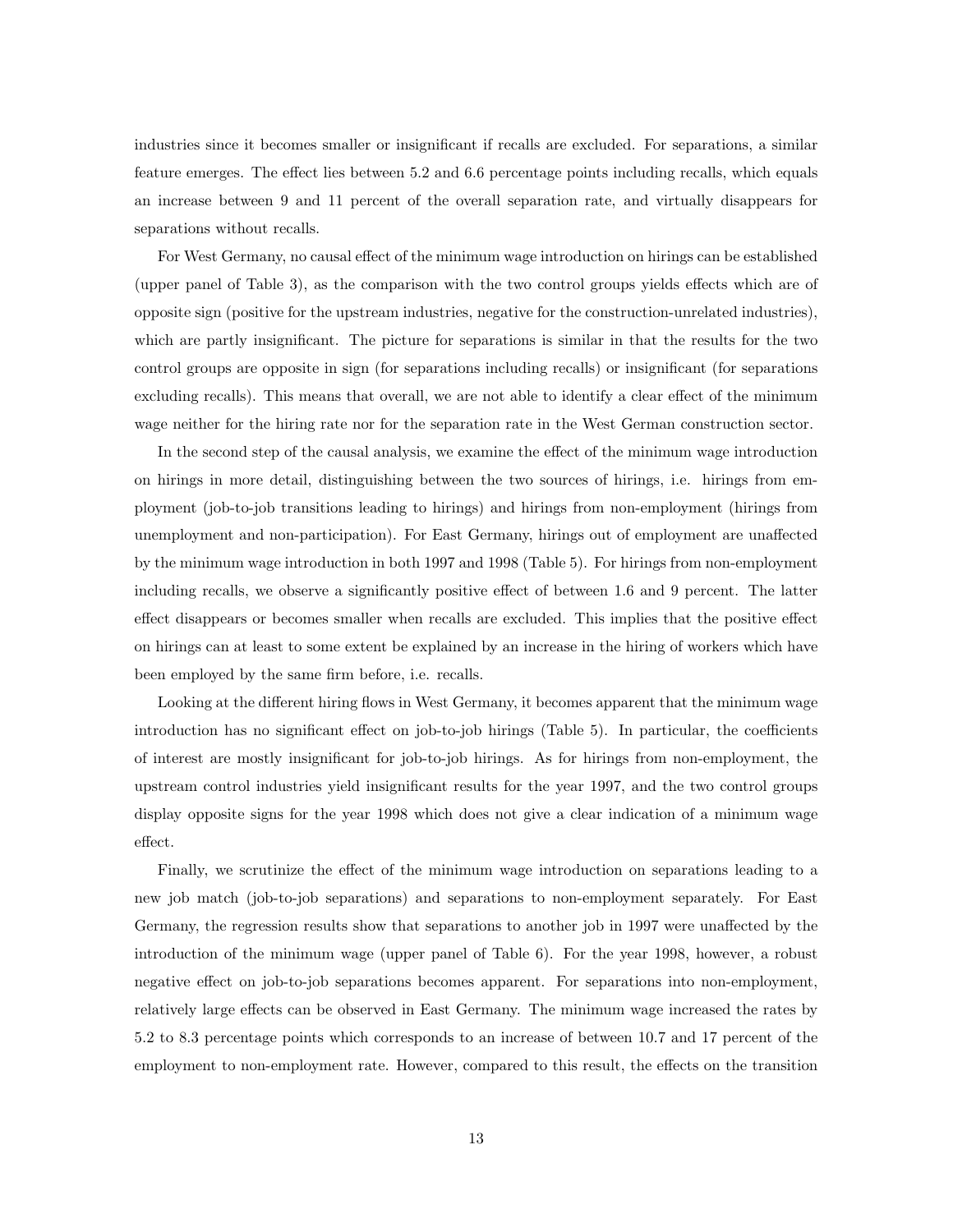rate without recalls become smaller or even insignificant.

As for separations leading to another job, the coefficients for both years and both control industries are insignificant. It thus becomes apparent that separations leading to another job are not affected by the minimum wage introduction in West Germany (Table 6). Regarding West German separations to non-employment (including recalls), the coefficients for the construction sector compared to the upstream industries are positive and significant, but the coefficients for the construction-unrelated control groups are negative and insignificant; excluding recalls, the results for both control groups are insignificant.

Summarising, it becomes apparent that the introduction of minimum wages had effects in East Germany: Both hirings and separations were positively affected, which seems to be due to an increase in recalls, i.e. temporary transitions from employment to non-employment followed by transitions from non-employment back to the same firm. Furthermore, we find some evidence that job-to-job transitions fell after the introduction of minimum wages in East Germany. By contrast, we do not find any (clear) evidence that the minimum wage introduction in West Germany had an effect on either overall hirings and separations or on their underlying flows. Note that, with the exception of separations in East Germany, these results are robust to the placebo-testing of the control groups (see Section 4.4). The interpretation and the implications of these findings are discussed in the next section.

### 6 Summary and Conclusions

In this paper, we analyse the effects of the introduction of minimum wages on labour market flows in the German main construction industry in 1997. In particular, we examine overall hirings and separations, as well as job-to-job transitions and the flows between employment and non-employment at the establishment level. The fact that minimum wages in Germany are sector-specific allows us to use comparable industries as control groups within a difference-in-differences framework and thus to identify a truly causal effect.

Our analysis shows that the introduction of minimum wages had significant and quantitatively important effects in East Germany. In particular, overall hirings and separations were both positively affected. This seems to be mainly due to an increase in recalls, which we define as transitions from employment to non-employment followed by transitions from non-employment back to the same firm within a three-month period. One interpretation of this finding is that, after the introduction of minimum wages, firms resort more often to temporarily laying off workers in order to save on increased wage costs.

A second minimum wage effect we identify for East Germany is a reduction of job-to-job transi-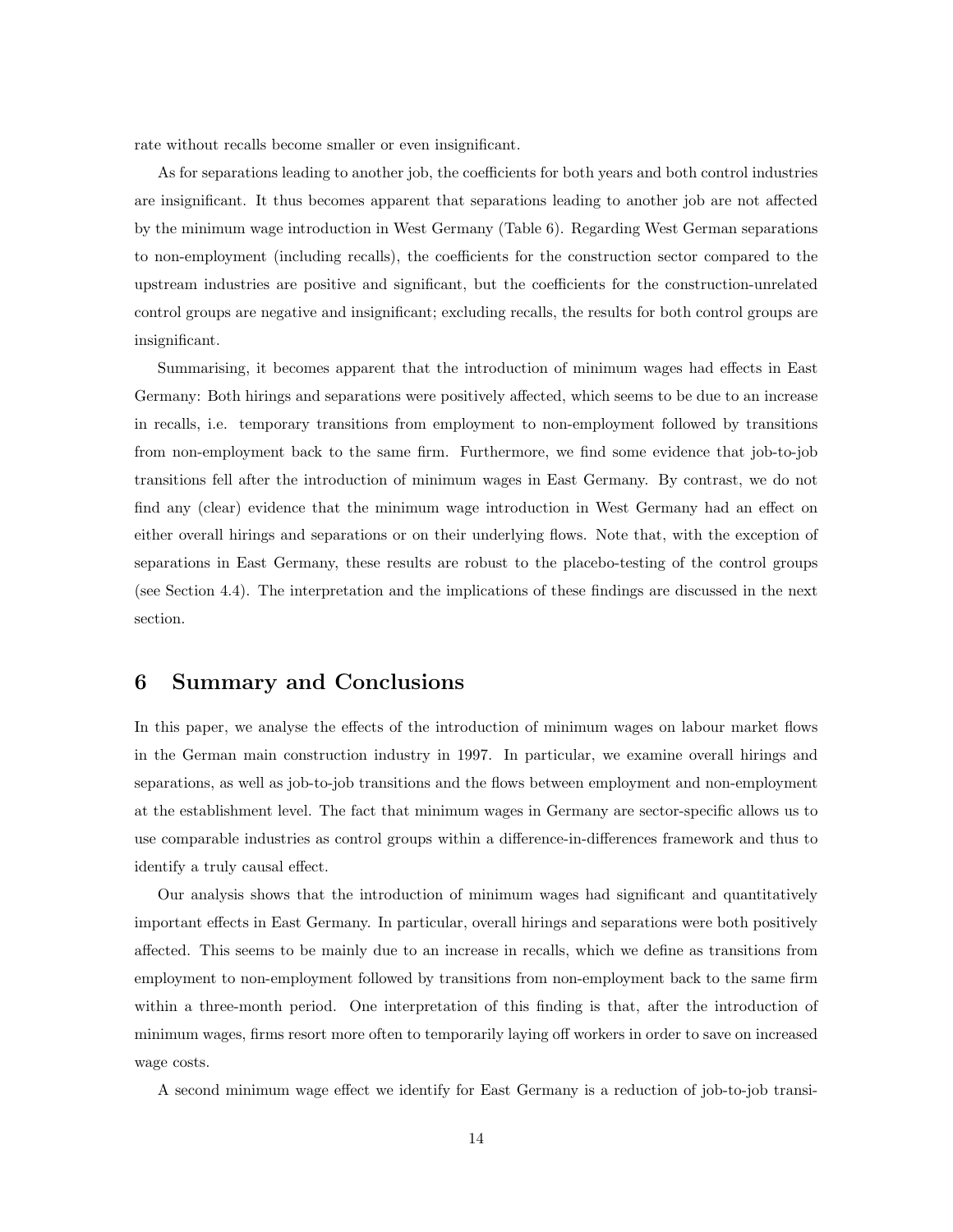tions. This effect can be explained by the evolution of the wage distribution in East Germany, which became more compressed after the introduction of minimum wages in 1997. A more compressed wage distribution reduces the incentives of employed workers to engage in on-the-job search, as the expected gains from searching while employed are reduced, which in turn lowers job-to-job transitions (van den Berg and Ridder, 1998).

In contrast to the results for East Germany, we do not find clear evidence that the minimum wage introduction had an effect on labour market dynamics in West Germany. This result is not surprising given that the minimum wage was binding for relatively few workers in West Germany when it was introduced.

Our results, especially the ones for East Germany where minimum wages in the main construction sector are binding, thus add interesting insights into the effects of minimum wages. First, our results suggest that, by compressing the wage structure, minimum wages reduce job-to-job transitions.

Second, we show that the introduction of minimum wages may well increase labour market flows. This stands in contrast to the previous literature which has found a dampening effect of minimum wages on accessions and separations for Canada (Brochu and Green, 2011), Portugal (Portugal and Cardoso, 2006) and the US (Dube et al., 2011). It seems likely that our result is due to our focus on short-run effects, where transitory dynamics, rather than equilibrium effects, dominate. In addition, the result may be partly due to the specificities of the main construction industry, which is generally characterised by high turnover rates and a high prevalence of recalls.

Third, our results complement and add to the literature on minimum wages in Germany. In particular, we qualify the result by König and Möller (2009) who found relatively small effects of the minimum wage in the German main construction industry on employment security, especially in East Germany. The much larger effects uncovered by our analysis are likely to be due to the relatively long time period (January 1 to August 31) that is used for identifying labour market flows both in the year before the minimum wage introduction (1997) as well as for the two years after the minimum wage introduction. Apparently, our analysis is thus able to capture important effects which take place early in the calendar year.

Finally, a word of caution regarding further interpretation of the results is in order. While the industry-specificity of minimum wages allows us to identify a causal effect by using industries not affected by minimum wages as control groups for the main construction industry, the downside of our approach is that the results cannot easily be generalised. In particular, our results apply to the main construction industry only; whether other industries would experience similar effects upon the introduction of minimum wages is thus not clear at all. This is all the more important because the main construction industry displays several peculiarities, in particular a large number of foreign, posted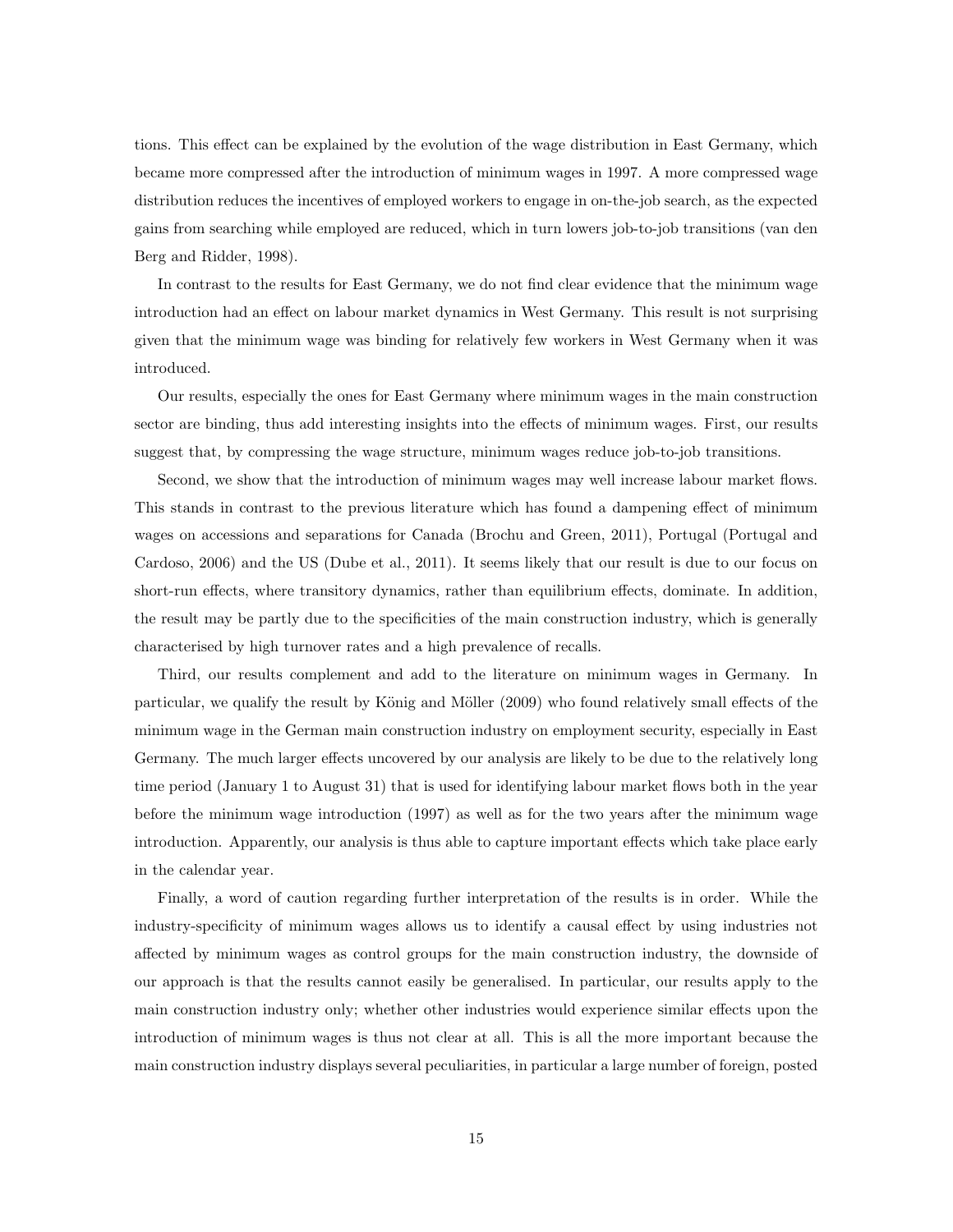workers before the introduction of minimum wages. Given that minimum wages were introduced in this sector for mainly protectionist reasons, this group of workers may have experienced negative labour market effects. Unfortunately, there is no data to identify a causal effect of minimum wages on this group. For these reasons, our results should not be generalised to the effects of minimum wages in other sectors, or to the effects of a generally binding minimum wage.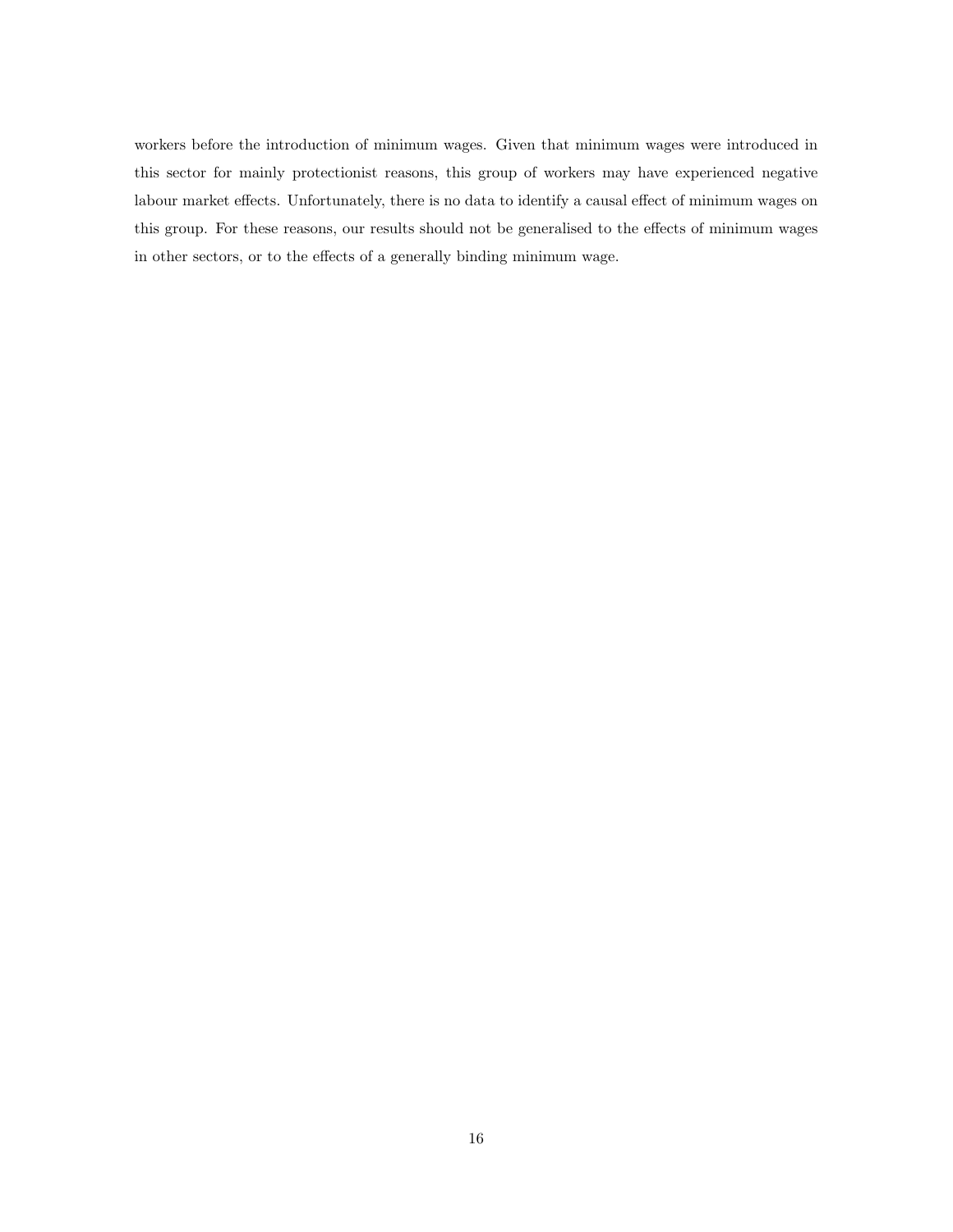### References

- Apel, Helmut, Ronald Bachmann, Stefan Bender, Philipp vom Berge, Michael Fertig, Marion König, Hanna Krger, Joachim Möller, Alfredo Paloyo, Sandra Schaffner, Marcus Tamm, Matthias Umkehrer, and Stefanie Wolter, "Arbeitsmarktwirkungen der Mindestlohneinführung im Bauhauptgewerbe," Zeitschrift für Arbeitsmarktforschung, 2012, (forthcoming).
- Bachmann, R., Th.K. Bauer, J. Kluve, S. Schaffner, and Ch.M. Schmidt, "Mindestlöhne in Deutschland Beschäftigungswirkungen und fiskalische Effekte," RWI Materialien 43, Essen 2008.
- Bachmann, Ronald, Thomas Bauer, and Hanna Kroeger, "Minimum Wages as a Barrier to Entry: Evidence from Germany," IZA Discussion Papers 6484, Institute for the Study of Labor (IZA) April 2012.
- Bauer, Th. K., J. Kluve, S. Schaffner, and Ch. M. Schmidt, "Fiscal Effects of Minimum Wages: An Analysis for Germany," German Economic Review, 2009, 10 (2), 224–242.
- Brochu, Pierre and David A. Green, "The impact of minimum wages on quit, layoff and hiring rates," IFS Working Papers, Institute for Fiscal Studies April 2011.
- Burgess, Simon, Julia Lane, and David Stevens, "Churning dynamics: an analysis of hires and separations at the employer level," Labour Economics, 2001,  $8(1)$ , 1–14.
- Card, David and Alan B Krueger, "Minimum Wages and Employment: A Case Study of the Fast-Food Industry in New Jersey and Pennsylvania," American Economic Review, September 1994, 84 (4), 772–93.
- Dorner, Matthias, Jörg Heining, Peter Jacobebbinghaus, and Stefan Seth, "Sample of Integrated Labour Market Biographies (SIAB) 1975-2008," FDZ-Datenreport 01/10, Nuremberg 2010.
- Dube, Andrajit, T. William Lester, and Michael Reich, "Minimum Wage Effects Across State Borders: Estimates Using Contiguous Counties," Review of Economics and Statistics, November 2010, 92 (4), 945–64.
- Dube, Arindrajit, T. William Lester, and Michael Reich, "Do frictions matter in the labor market? Accessions, separations and minimum wage effects," IZA Discussion Papers, Institute for the Study of Labor (IZA) June 2011.
- Frings, Hanna, "The employment effect of industry-specific, collectively-bargained minimum wages," Ruhr Economic Papers 348, Rheinisch-Westfälisches Institut für Wirtschaftsforschung, Ruhr-Universität Bochum, Universität Dortmund, Universität Duisburg-Essen 2012.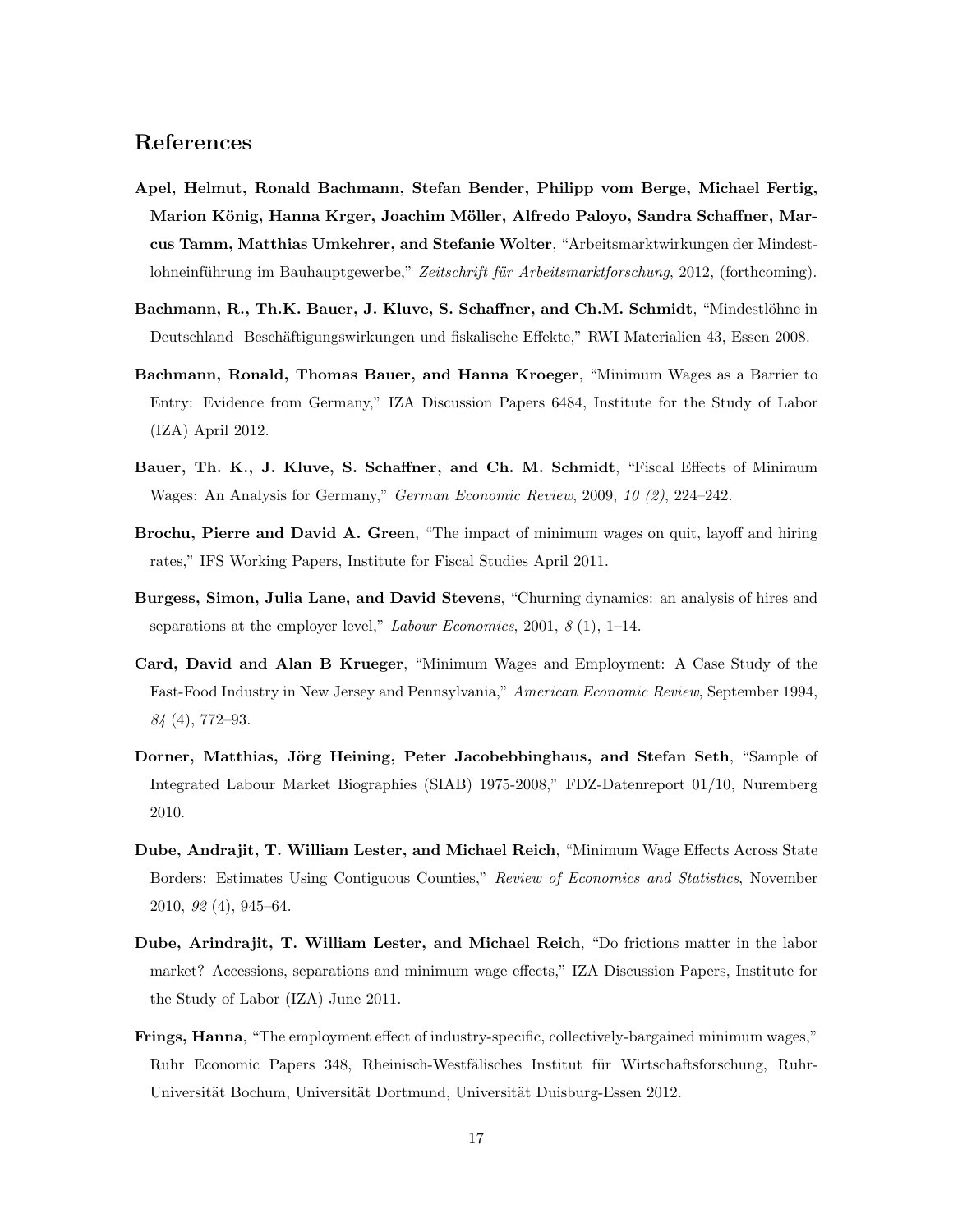- Frondel, Manuel and Colin Vance, "On Interaction Effects: The Case of Heckit and Two-Part Models," Ruhr Economic Papers 309, Rheinisch-Westfälisches Institut für Wirtschaftsforschung, Ruhr-Universität Bochum, Universität Dortmund, Universität Duisburg-Essen January 2012.
- Hethey, T. and J. Schmieder, "Using Worker Flows in the Analysis of Establishment Turnover Evidence from German Administrative Data," FDZ-Methodenreport 06/2010, Nuremberg 2010.
- König, Marion and Joachim Möller, "Impacts of minimum wages: a microdata analysis for the German construction sector," International Journal of Manpower, November 2009, 30 (7), 716–741.
- Lechner, Michael, "The Estimation of Causal Effects by Difference-in-Difference Methods," University of St. Gallen Department of Economics working paper series 2010 2010-28, Department of Economics, University of St. Gallen September 2010.
- Mortensen, Dale T and Christopher A Pissarides, "Job Creation and Job Destruction in the Theory of Unemployment," Review of Economic Studies, July 1994, 61 (3), 397–415.
- Müller, K.-U. and V. Steiner, "Would a Legal Minimum Wage Reduce Poverty? A Microsimulation Study for Germany," DIW Discussion Papers 791, Berlin 2008.
- Müller, Kai-Uwe, "Employment Effects of a Sectoral Minimum Wage in Germany," DIW Discussion Papers 1061, Berlin 2010.
- Neumark, David and William L. Wascher, Minimum Wages, The MIT Press, 2008.
- Portugal, Pedro and Ana Rute Cardoso, "Disentangling the minimum wage puzzle: An analysis of worker accessions and separations," Journal of the European Economic Association, 09 2006, 4 (5), 988–1013.
- Puhani, Patrick A., "The Treatment Effect, the Cross Difference, and the Interaction Term in Nonlinear Difference-in-Differences Models," Economics Letters, 2012, 115, 85–87.
- Rattenhuber, Pia, "Building the Minimum Wage. Germanys First Sectoral Minimum Wage and its Impact on Wages in the Construction Industry," DIW Discussion Papers 1111, Berlin 2011.
- van den Berg, Gerard J. and Geert Ridder, "An Empirical Equilibrium Search Model of the Labor Market," Econometrica, September 1998, 66 (5), 1183–1222.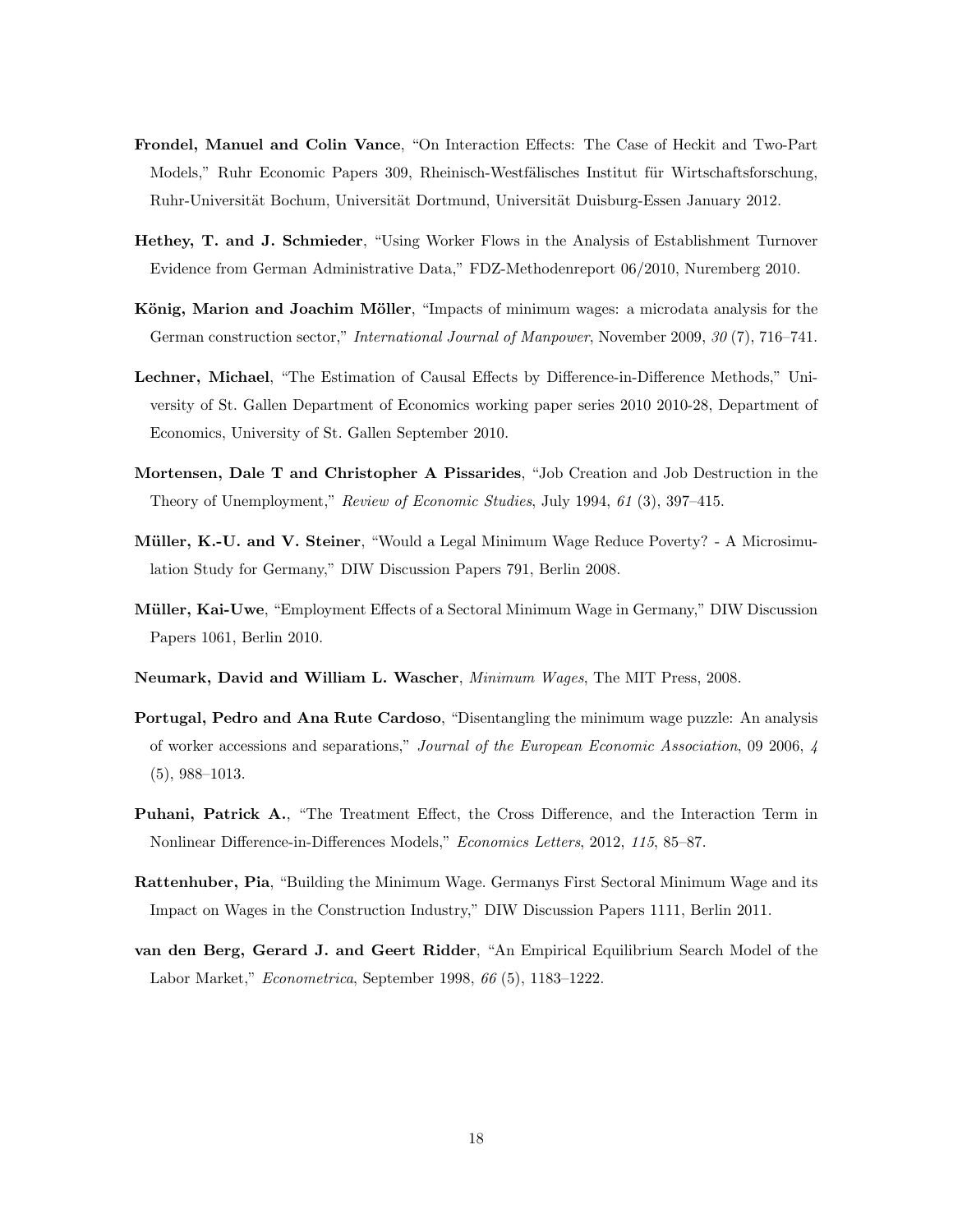## Appendix



Figure 1: Hiring rates East Germany

Notes: Mean hiring rates on establishment level. NE: transition rate from non-employment to employment. EE: job-to-job transition rate. Recall: transition from employment to employment with the same employer within 3 month without any other employment period in this time.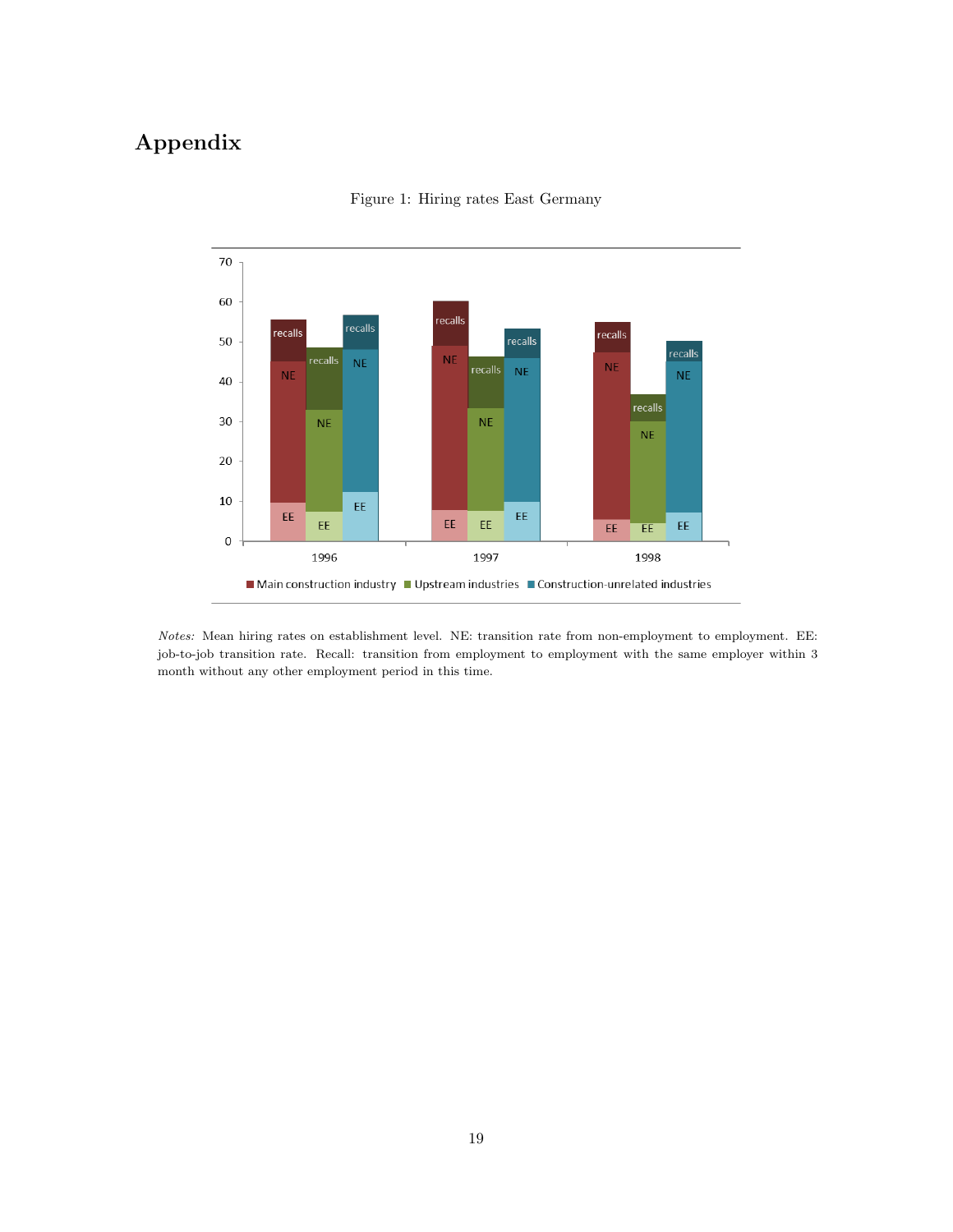

Figure 2: Hiring rates West Germany

Notes: Mean hiring rates on establishment level. NE: transition rate from non-employment to employment. EE: job-to-job transition rate. Recall: transition from employment to employment with the same employer within 3 month without any other employment period in this time.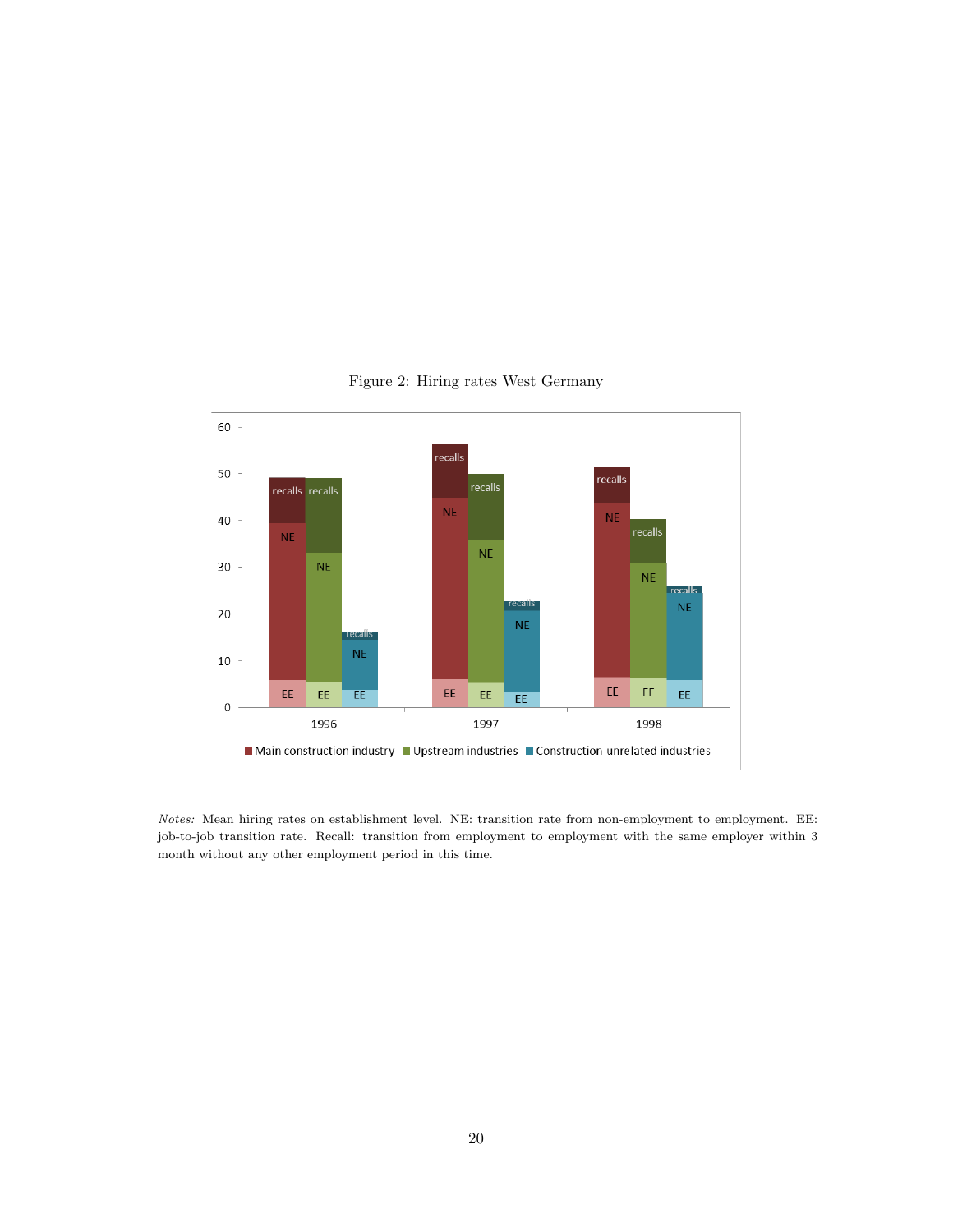

Figure 3: Separation rates East Germany

 $Notes: \, Mean \, separation \, rates \, on \, establishment \, level. \, EN: transition \, rate \, from \, employment \, to \, non-employment.$ EE: job-to-job transition rate. Recall: transition from employment to employment with the same employer within 3 month without any other employment period in this time.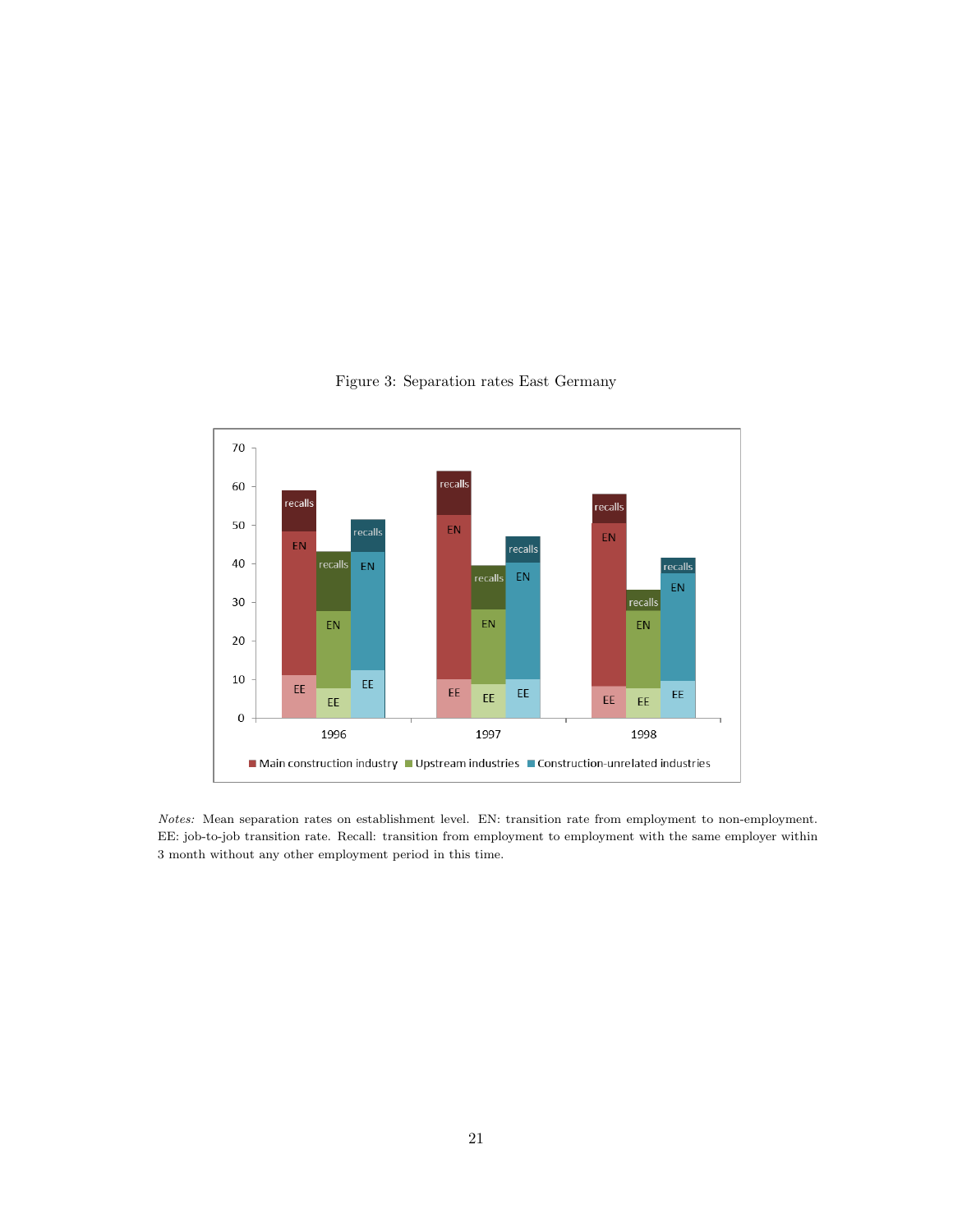

Figure 4: Separation rates West Germany

Notes: Mean separation rates on establishment level. EN: transition rate from employment to non-employment. EE: job-to-job transition rate. Recall: transition from employment to employment with the same employer within 3 month without any other employment period in this time.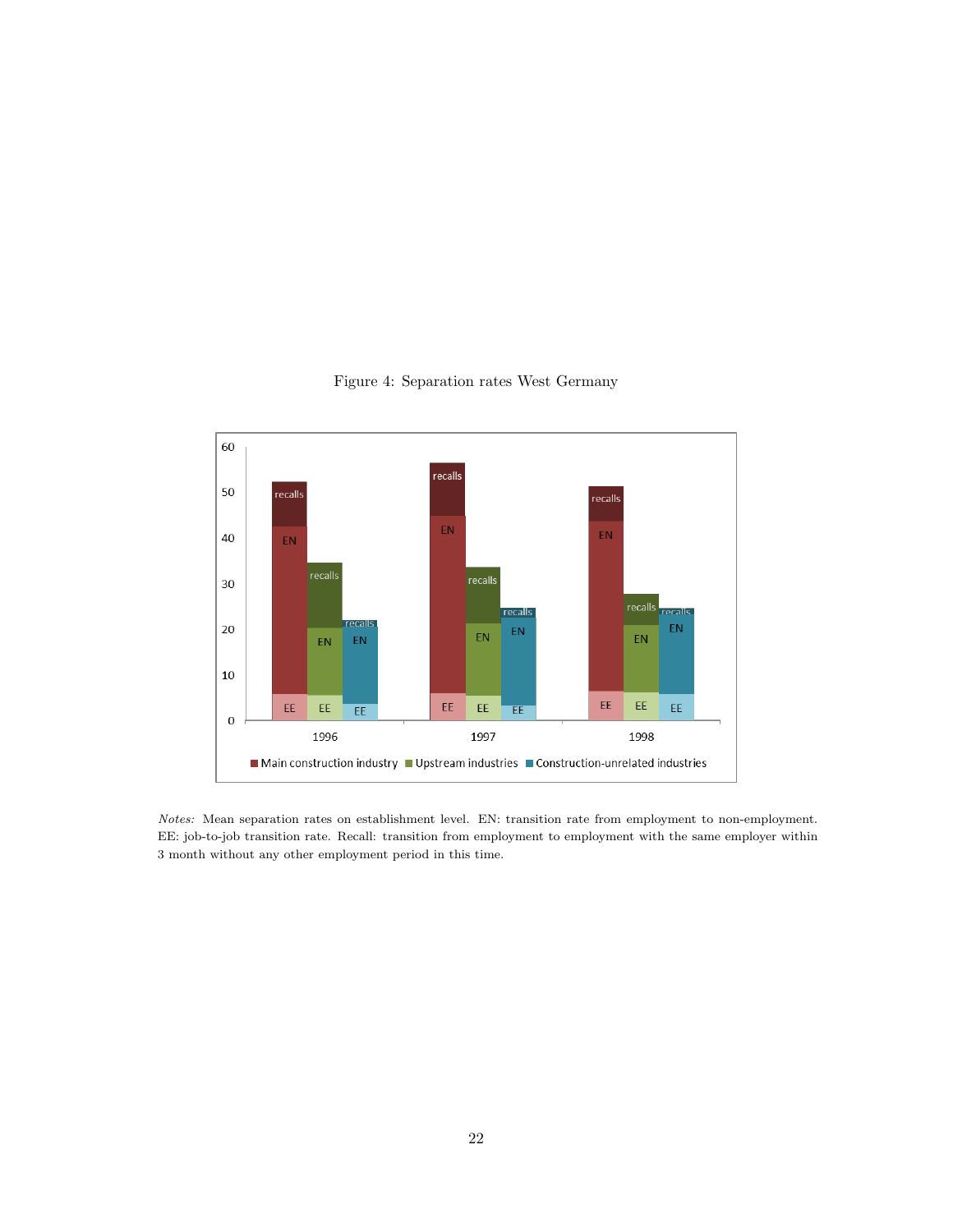| Treatment Group    | Industry Code | Sector                                              |
|--------------------|---------------|-----------------------------------------------------|
| Main Construction  | 590           | General civil engineering activities                |
|                    | 591           | Building construction and civil engineering         |
|                    | 592           | Civil and underground                               |
|                    | 593           | Construction of chimneys and furnaces               |
|                    | 594           | Plasterers and foundry dressing shops               |
|                    | 600           | Carpentry and timber construction                   |
|                    | 614           | Floor tilers and paviors                            |
| Control Groups     | Industry Code | Sector                                              |
| (ii) West          | 431           | Processing of paper and paperboard                  |
| (ii) East          | 651           | Carriage of goods by motor vehicles                 |
| (iv) West and East | 146           | Manufacture of sand-lime brick, concrete and mortar |

Table 1: Definition of Treatment and Control Groups

Notes:

Industry codes according to the Classification of Economic Activities of the German Federal Employment Agency 1973 (Wirtschaftszweige nach BA-Klassifikation 1973), (WZ 73). ¨

For information on the selection procedure of the control groups please see text.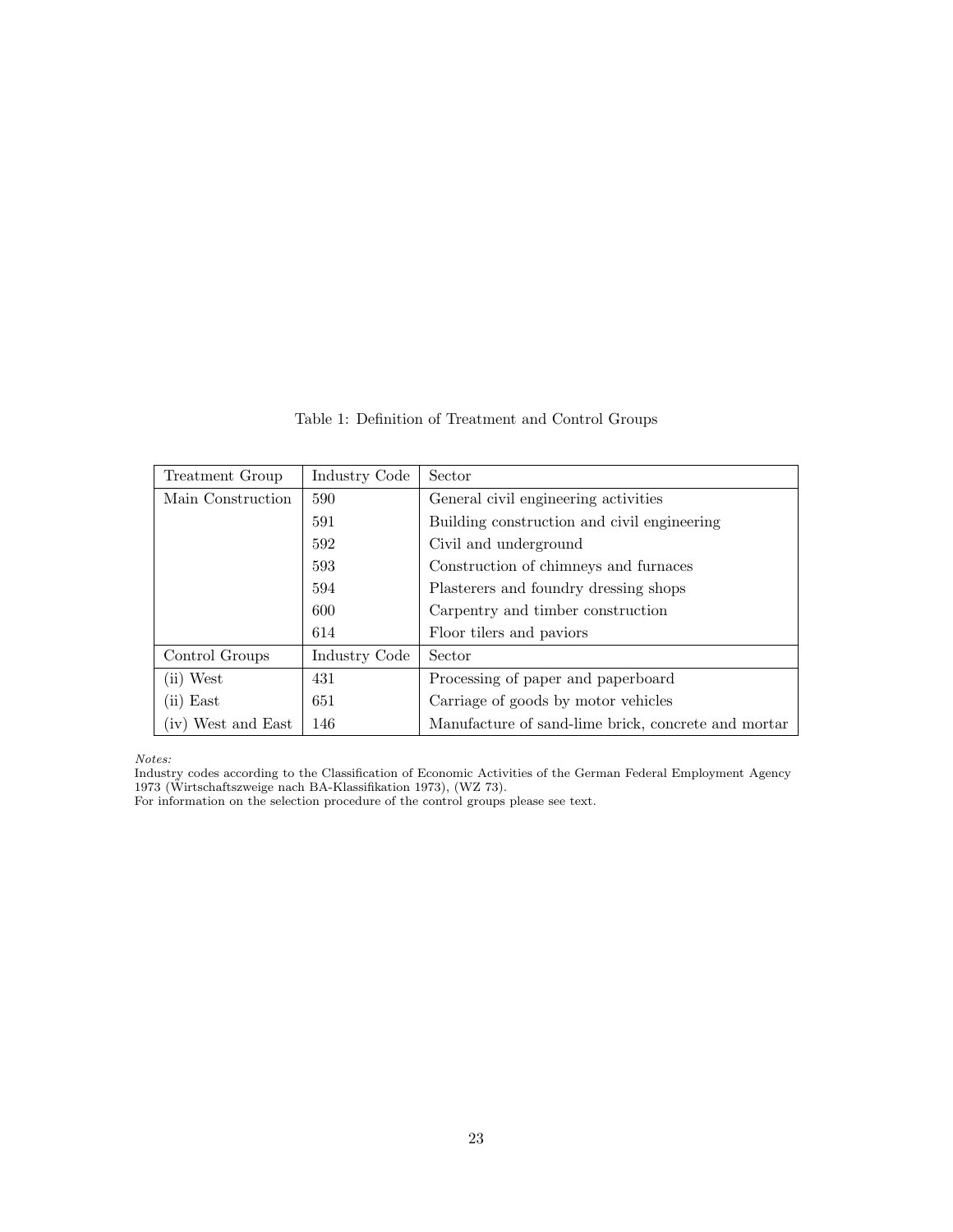| Sample descriptives             |                                   | East Germany | West Germany |
|---------------------------------|-----------------------------------|--------------|--------------|
|                                 | Main construction industry        | 85,767       | 230,127      |
| Number of firms                 | Upstream industries               | 3,692        | 9,730        |
|                                 | Construction-unrelated industries | 24,375       | 2,404        |
|                                 | Main construction industry        | 1,739,001    | 888,417      |
| Number of employees             | Upstream industries               | 127,458      | 46,515       |
|                                 | Construction-unrelated industries | 48,523       | 103,248      |
| Firm characteristics (averages) |                                   |              |              |
|                                 | Main construction industry        | 10.36        | 7.56         |
| Number of employees             | Upstream industries               | 12.60        | 13.10        |
|                                 | Construction-unrelated industries | 4.24         | 20.18        |
|                                 | Main construction industry        |              |              |
| Worker age                      | Upstream industries               |              |              |
|                                 | Construction-unrelated industries |              |              |
|                                 | Main construction industry        | 9.01         | 12.18        |
| Wage level                      | Upstream industries               | 9.93         | 14.07        |
|                                 | Construction-unrelated industries | 7.38         | 12.49        |
| Number of employees             | Main construction industry        | 26.67        | 13.18        |
| below MW at introduction        | Upstream industries               | 18.11        | 3.22         |
| (share in $\%$ )                | Construction-unrelated industries | 63.04        | 8.39         |

## Table 2: Sample descriptives, averages for 1996-1998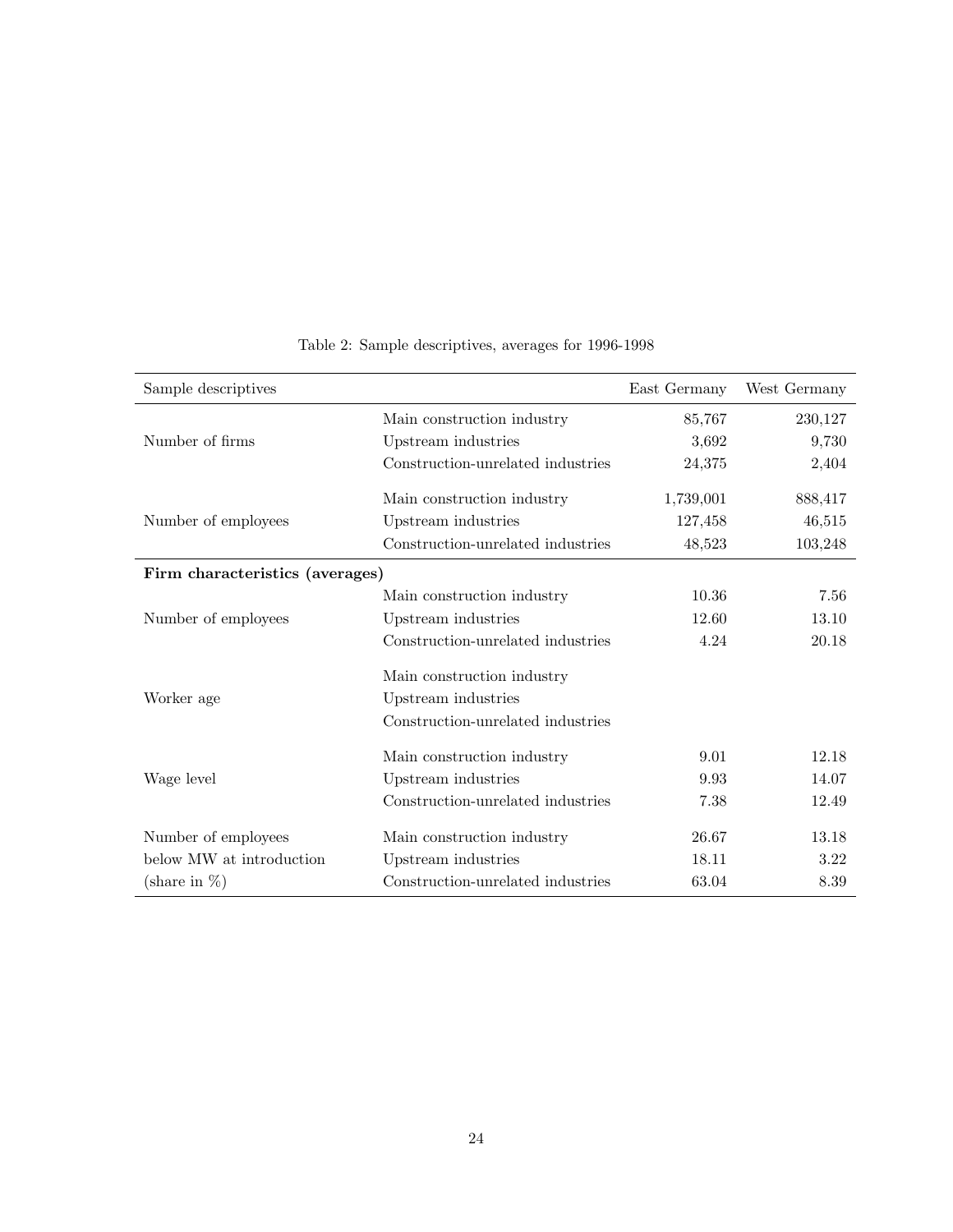|             |                 |      | upstream |       | unrelated |        |      |
|-------------|-----------------|------|----------|-------|-----------|--------|------|
|             | with recalls    | 1997 | 0.033    |       | 0.040     | $**$   |      |
|             |                 | 1998 | 0.076    | **    | 0.030     | $**$   | East |
|             | without recalls | 1997 | 0.018    |       | 0.032     | $**$   |      |
| Hirings     |                 | 1998 | 0.027    |       | 0.026     | $**$   |      |
|             | with recalls    | 1997 | 0.033    | $***$ | $-0.051$  |        |      |
|             |                 | 1998 | 0.085    | $**$  | $-0.116$  | $**$   | West |
|             | without recalls | 1997 | 0.006    |       | $-0.056$  | $\ast$ |      |
|             |                 | 1998 | 0.045    | **    | $-0.101$  | $**$   |      |
|             | with recalls    | 1997 | 0.052    | $***$ | 0.064     | $**$   |      |
|             |                 | 1998 | 0.066    | $**$  | 0.057     | $**$   | East |
|             | without recalls | 1997 | 0.018    |       | 0.047     | $**$   |      |
|             |                 | 1998 | 0.002    |       | 0.045     | $**$   |      |
| Separations | with recalls    | 1997 | 0.022    | ∗     | $-0.010$  |        |      |
|             |                 | 1998 | 0.051    | $***$ | $-0.045$  |        | West |
|             | without recalls | 1997 | $-0.007$ |       | $-0.015$  |        |      |
|             |                 | 1998 | $-0.006$ |       | $-0.034$  |        |      |

Table 3: Difference-in-differences results transitions

Notes: Marginal effects, <sup>∗</sup> significance at the 10% level, <sup>∗</sup>∗ significance at the 5% level. The standard errors are calculated based on the delta method.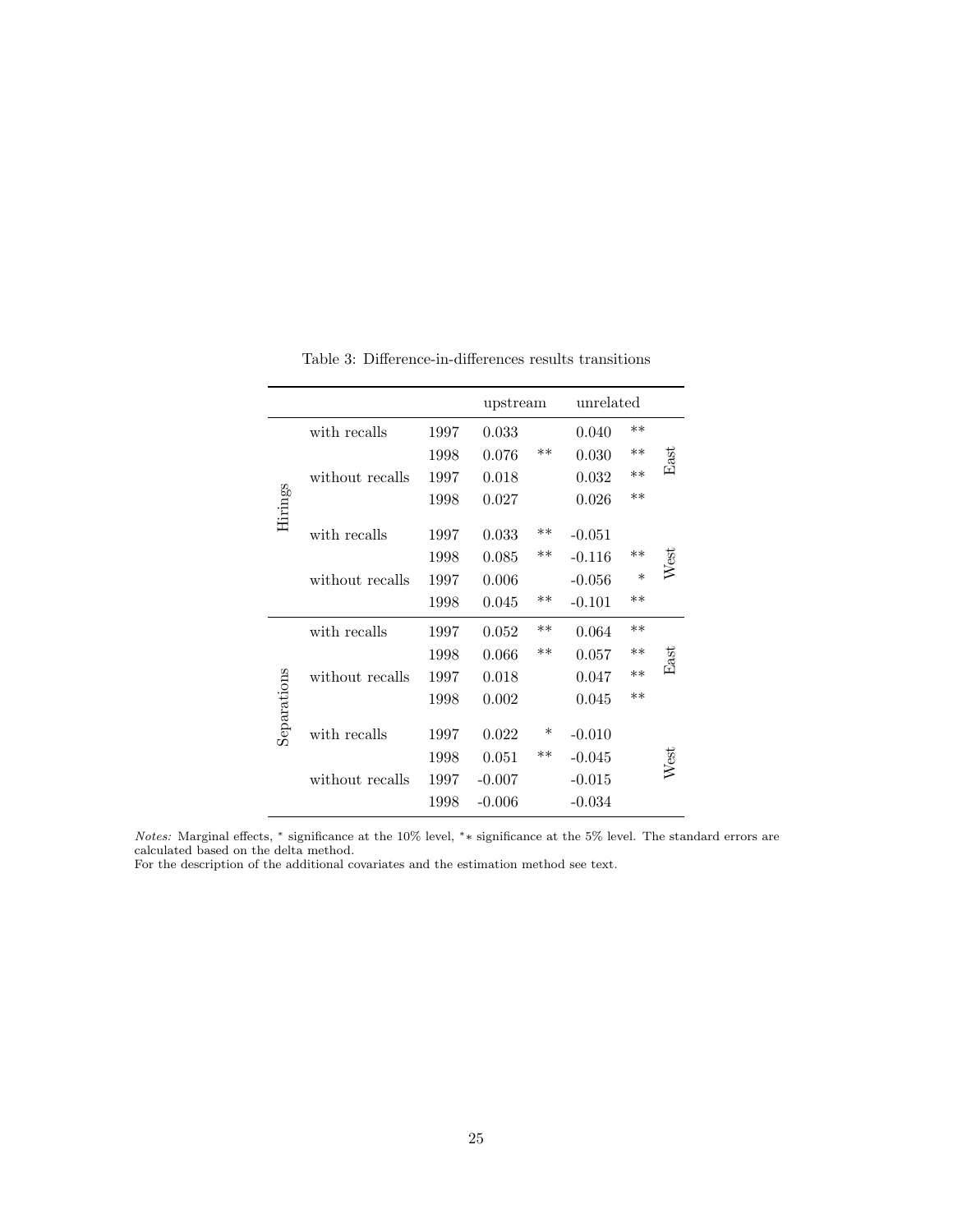|                                        | East Germany |              |             | West Germany |  |
|----------------------------------------|--------------|--------------|-------------|--------------|--|
|                                        | Coeff.       | $z/t$ -value | Coeff.      | $z/t$ -value |  |
|                                        | First stage  |              |             |              |  |
| DiD                                    | $-0.0072$    | $(-0.41)$    | $0.0467**$  | (4.45)       |  |
| Treatment Group                        | $0.1796**$   | (10.63)      | $0.1129**$  | (9.19)       |  |
| After introduction                     | $-0.0156$    | $(-1.19)$    | $-0.0328**$ | $(-3.67)$    |  |
| Hourly wage                            | $0.0803**$   | (20.39)      | $0.0950**$  | (34.77)      |  |
| Share of winter employment             | $0.0067**$   | (28.56)      | $0.0053**$  | (31.58)      |  |
| District types                         | yes          |              | yes         |              |  |
| Constant                               | $-1.2591**$  | $(-30.72)$   | $-1.5379**$ | $(-29.06)$   |  |
|                                        | Second stage |              |             |              |  |
| DiD                                    | $0.0414**$   | (3.44)       | $0.0197**$  | (2.20)       |  |
| Treatment Group                        | 0.0017       | (0.13)       | $-0.0366**$ | $(-3.80)$    |  |
| After introduction                     | $-0.0212**$  | $(-2.39)$    | 0.0116      | (1.56)       |  |
| Hourly wage                            | $-0.0462**$  | $(-15.72)$   | $-0.0666**$ | $(-41.30)$   |  |
| Share of unskilled blue collar workers | 0.0003       | (0.81)       | $-0.0008**$ | $(-2.58)$    |  |
| Share of skilled blue collar workers   | $-0.0039**$  | $(-6.22)$    | $-0.0031**$ | $(-6.35)$    |  |
| Share of crafts master                 | $0.0099**$   | (2.26)       | $0.0060**$  | (2.13)       |  |
| Share of winter employment             | $-0.0162**$  | $(-60.59)$   | $-0.0159**$ | $(-88.42)$   |  |
| District types                         | yes          |              | yes         |              |  |
| Constant                               | $3.3382**$   | (61.99)      | $3.6700**$  | (101.63)     |  |
| N                                      |              | 81,322       |             | 190,229      |  |

Table 4: Estimates for Hiring rate

Notes:

Z/t-values in parentheses. The standard errors are clustered on the level of districts.

For the description of the variables and the estimation method see text.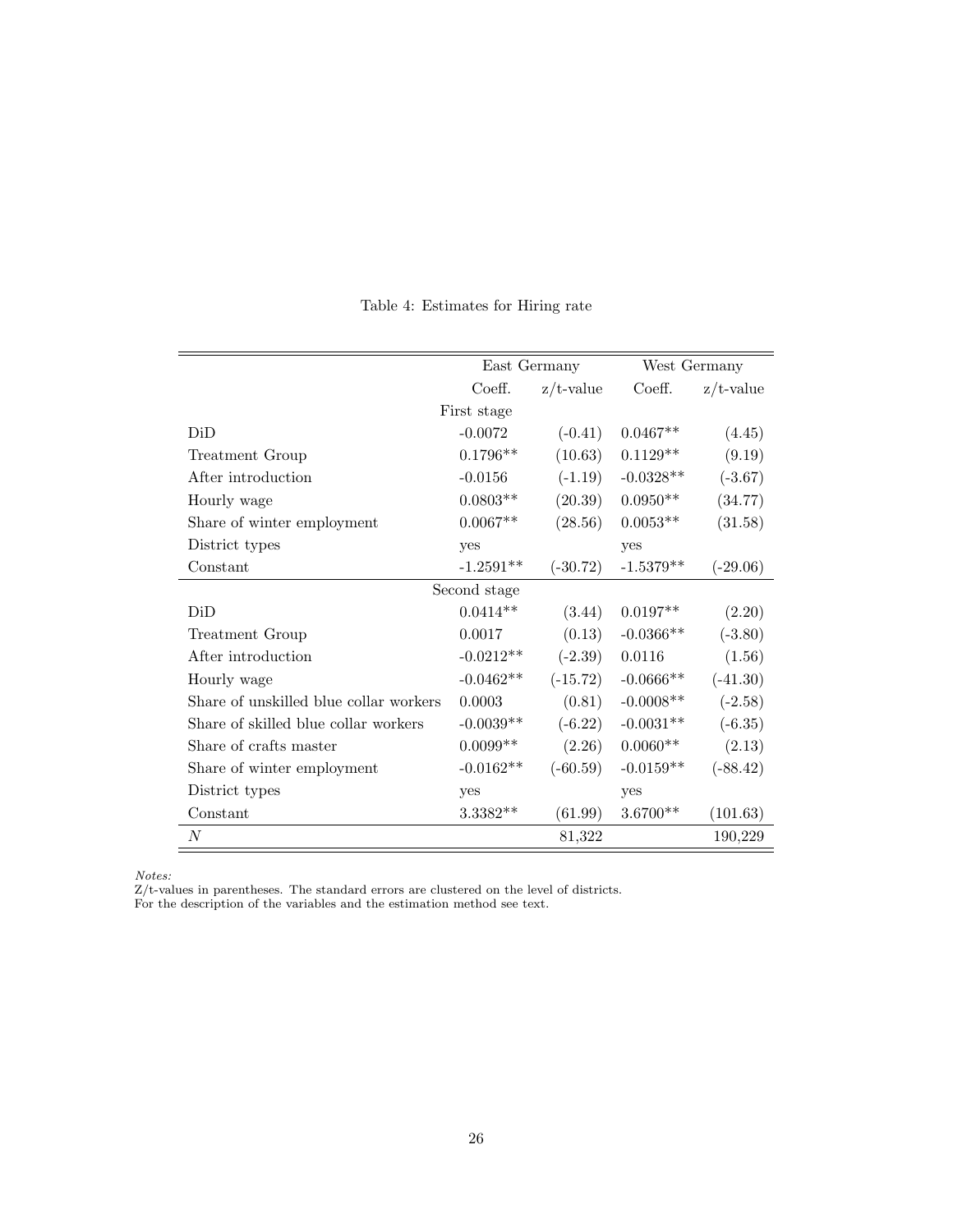|              |                   |                 |      | upstream |        | unrelated |        |            |
|--------------|-------------------|-----------------|------|----------|--------|-----------|--------|------------|
|              |                   |                 | 1997 | $-0.016$ |        | $-0.002$  |        | $\rm East$ |
|              |                   |                 | 1998 | $-0.005$ |        | $-0.003$  |        |            |
| Job-to-job   |                   |                 | 1997 | 0.003    |        | $-0.002$  |        | West       |
|              |                   |                 | 1998 | $-0.002$ |        | $-0.020$  | $**$   |            |
|              |                   | with recalls    | 1997 | 0.035    |        | 0.037     | $**$   |            |
|              |                   |                 | 1998 | 0.090    | $***$  | 0.016     | $\ast$ | East       |
|              |                   | without recalls | 1997 | 0.018    |        | 0.029     | $**$   |            |
|              |                   |                 | 1998 | 0.043    | $\ast$ | 0.012     |        |            |
| unemployment | non-participation | with recalls    | 1997 | 0.020    |        | $-0.063$  | $\ast$ |            |
|              |                   |                 | 1998 | 0.084    | $***$  | $-0.096$  | $**$   | West       |
|              |                   | without recalls | 1997 | $-0.005$ |        | $-0.066$  | $**$   |            |
|              |                   |                 | 1998 | 0.044    | $***$  | $-0.081$  | $**$   |            |

Table 5: Difference-in-differences detailed hiring rates

Notes: Marginal effects, ∗ significance at the 10% level, ∗∗ significance at the 5% level. The standard errors are calculated based on the delta method.

For the description of the additional covariates and the estimation method see text.

| East                                  |
|---------------------------------------|
|                                       |
| West                                  |
|                                       |
|                                       |
| East                                  |
|                                       |
|                                       |
|                                       |
|                                       |
| West                                  |
|                                       |
|                                       |
| $**$<br>$**$<br>$***$<br>$**$<br>$**$ |

#### Table 6: Difference-in-differences detailed separations

Notes: Marginal effects, ∗ significance at the 10% level, ∗∗ significance at the 5% level. The standard errors are calculated based on the delta method.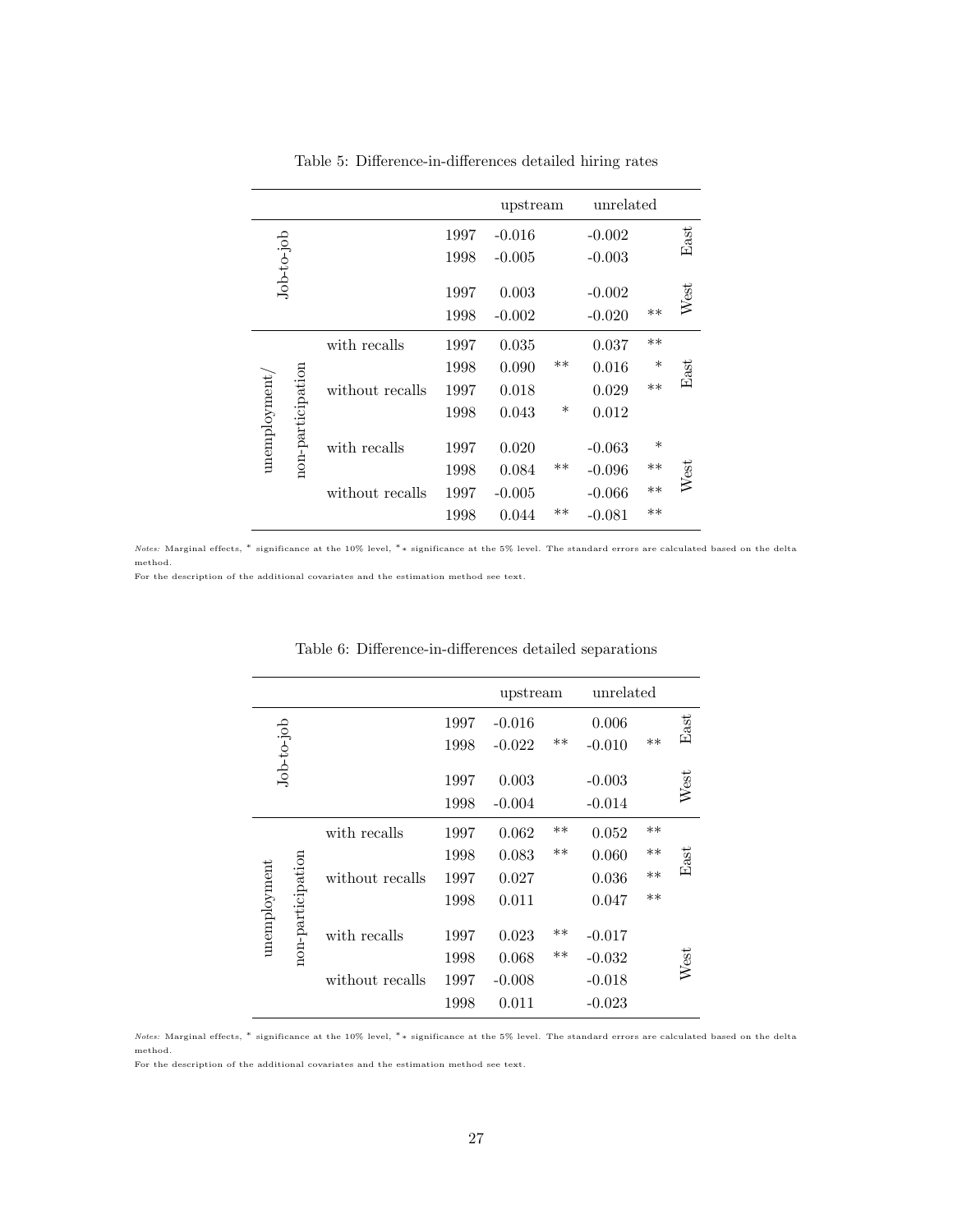|             |                 |         | upstream |        |         | unrelated to construction |      |
|-------------|-----------------|---------|----------|--------|---------|---------------------------|------|
|             |                 | Placebo | MЕ       |        | MЕ      |                           |      |
|             | with recalls    | 1995    | $-0.010$ |        | $-0.01$ |                           |      |
|             |                 | 1996    | $-0.029$ |        | $-0.03$ | $**$                      | East |
|             | without recalls | 1995    | 0.014    |        | $-0.01$ |                           |      |
|             |                 | 1996    | $-0.005$ |        | $-0.05$ | $**$                      |      |
| Hirings     | with recalls    | 1995    | 0.032    | $***$  | $-0.07$ | $**$                      |      |
|             |                 | 1996    | $-0.080$ | $***$  | 0.04    |                           | West |
|             | without recalls | 1995    | 0.039    | $**$   | $-0.09$ | $**$                      |      |
|             |                 | 1996    | $-0.043$ | $***$  | 0.03    |                           |      |
|             | with recalls    | 1995    | 0.021    |        | 0.04    | $***$                     |      |
|             |                 | 1996    | $-0.017$ |        | 0.04    | $***$                     | East |
|             | without recalls | 1995    | 0.037    | $\ast$ | 0.04    | $**$                      |      |
| Separations |                 | 1996    | 0.017    |        | 0.03    | $**$                      |      |
|             |                 |         |          |        |         |                           |      |
|             | with recalls    | 1995    | 0.009    |        | 0.00    |                           |      |
|             |                 | 1996    | $-0.007$ |        | 0.04    |                           | West |
|             | without recalls | 1995    | 0.017    |        | $-0.01$ |                           |      |
|             |                 | 1996    | 0.023    | $**$   | 0.02    |                           |      |

Table 7: Placebo-Tests transitions

Notes: Marginal effects, ∗ significance at the 10% level, ∗∗ significance at the 5% level. The standard errors are calculated based on the delta method.